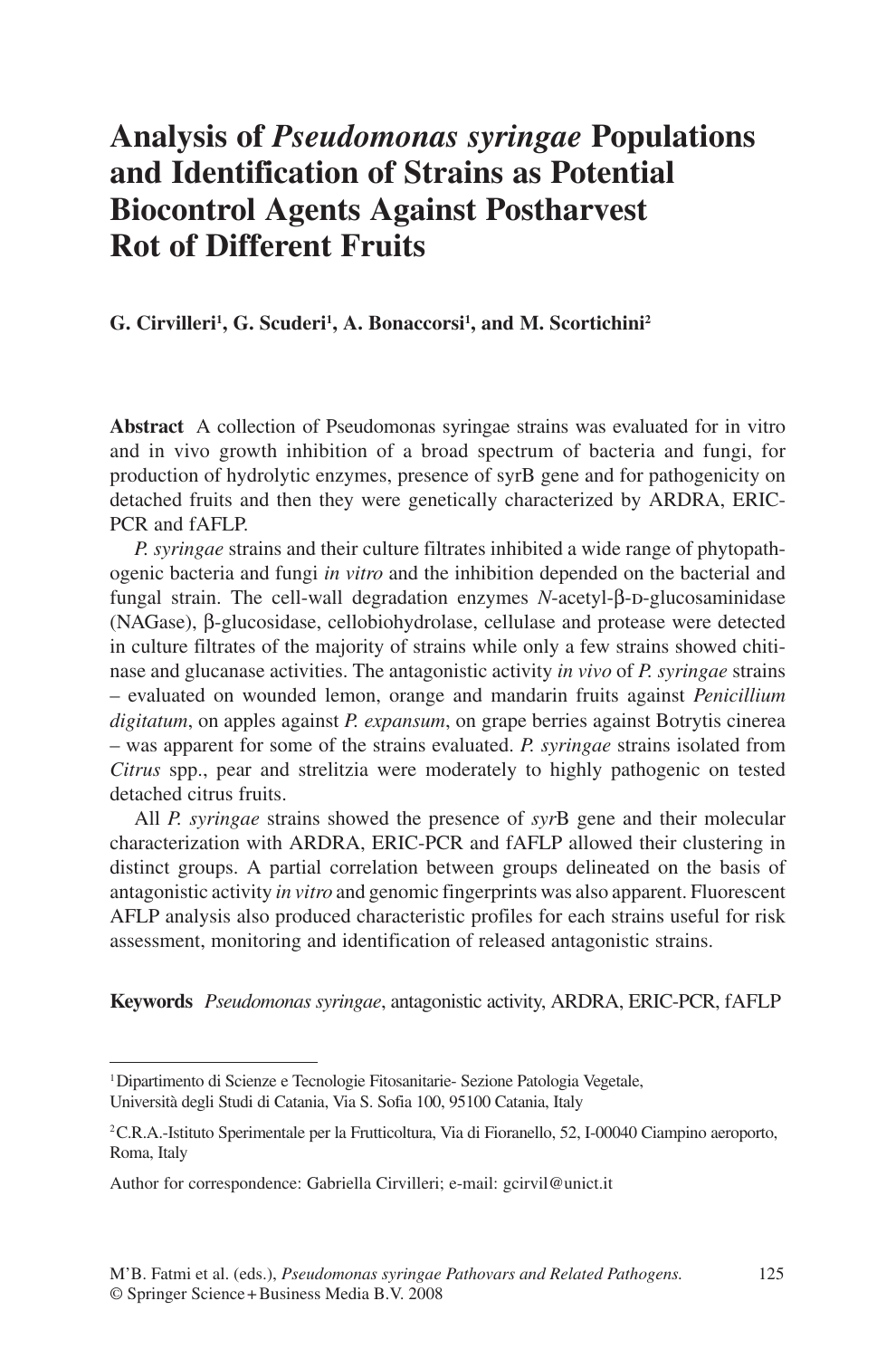#### **1 Introduction**

Fruits and vegetables suffer significant losses after harvest due to fungal diseases (Snowdon, 1990, 1991). Traditionally, postharvest diseases are controlled by postharvest application of synthetic fungicides (Eckert and Ogawa, 1988). However, the development of resistance to fungicides and the concern for public safety have led to increase interest in alternative and effective natural methods of postharvest diseases control.

Biological control of postharvest pathogens using microbial antagonist has been considered an emerging alternative to the use of synthetic chemicals (Janisiewicz, 1988; Wilson et al., 1991; Janisiewicz and Korsten, 2002). Among bacteria, a number of Gram positive and Gram negative bacteria have been studied as Biological Control Agents (BCAs). *Bacillus subtilis* (Obagwu and Korsten, 2003), *Pantoea agglomerans* (Nunes et al., 2001, 2002), *Serratia plymuthica* (Meziane et al., 2006), *Pseudomonas cepacia* (Janisiewicz and Roitman, 1988) and *P. syringae* (Janisiewicz and Jeffers, 1997) were reported as effective BCAs against postharvest diseases of different fruit crops.

The bacterial species *Pseudomonas syringae* includes both strains responsible of diseases, for which the mechanism of action is actively investigated, and biocontrol agents already applied in agriculture at a commercial level. Strains of *P. syringae* have been reported to be effective as biocontrol agents against *Penicillium expansum* and *Botrytis cinerea* on pear fruits (Janisiewicz and Marchi, 1992; Sugar and Spotts, 1999; Northover and Zhou, 2002), *Monilinia fructicola* and *Rhizopus stolonifer* on peaches (Zhou et al., 1999), *P. digitatum* on *Citrus* spp. (Bull et al., 1998; Cirvilleri et al., 2000, 2005), *P. expansum* on apple fruits (Janisiewicz and Bors, 1995; Conway et al., 1999; Zhou et al., 2001; Vinale et al., 2005), *E. coli* O157:H7 on apple wounds (Janisiewicz et al., 1999). *P. syringae* strains ESC-10 and ESC-11 were registered in 1995 and developed by EcoScience Corporation in the Bio-Save product line for the suppression of postharvest diseases of *Citrus* spp., pome, stone fruit as well as tubers.

*Pseudomonas* spp. strains produce a wide spectrum of lipodepsipeptides (LDPs) (Bender et al., 1999) showing antimicrobial activity against a broad range of fungi, including yeast and human pathogens (Sorensen et al., 1996; Lavermicocca et al., 1997). Production of the lipodepsinonapeptide syringomycin E by *P. syringae* strains ESC-10 and ESC-11 has been correlated with the ability of these strains to control postharvest diseases of citrus and pome fruits caused by *P. digitatum, P. italicum, P. expansum, B. cinerea* and *Geotricum candidum* (Bull et al., 1998).

Molecular typing of *P. syringae* strains is an important prerequisite in risk assessment analysis for tracking their dispersal and fate in the environment when used as BCAs and various molecular techniques have been used to characterize them. They include Pulsed-Field Gel Electrophoresis (PFGE) (Grothues and Rudolph, 1991), Restriction Fragment Length Polymorphism (RFLP) (Scholz et al., 1994), Random Amplified Polymorphic DNA (RAPD) (Clerc et al., 1998), repetitive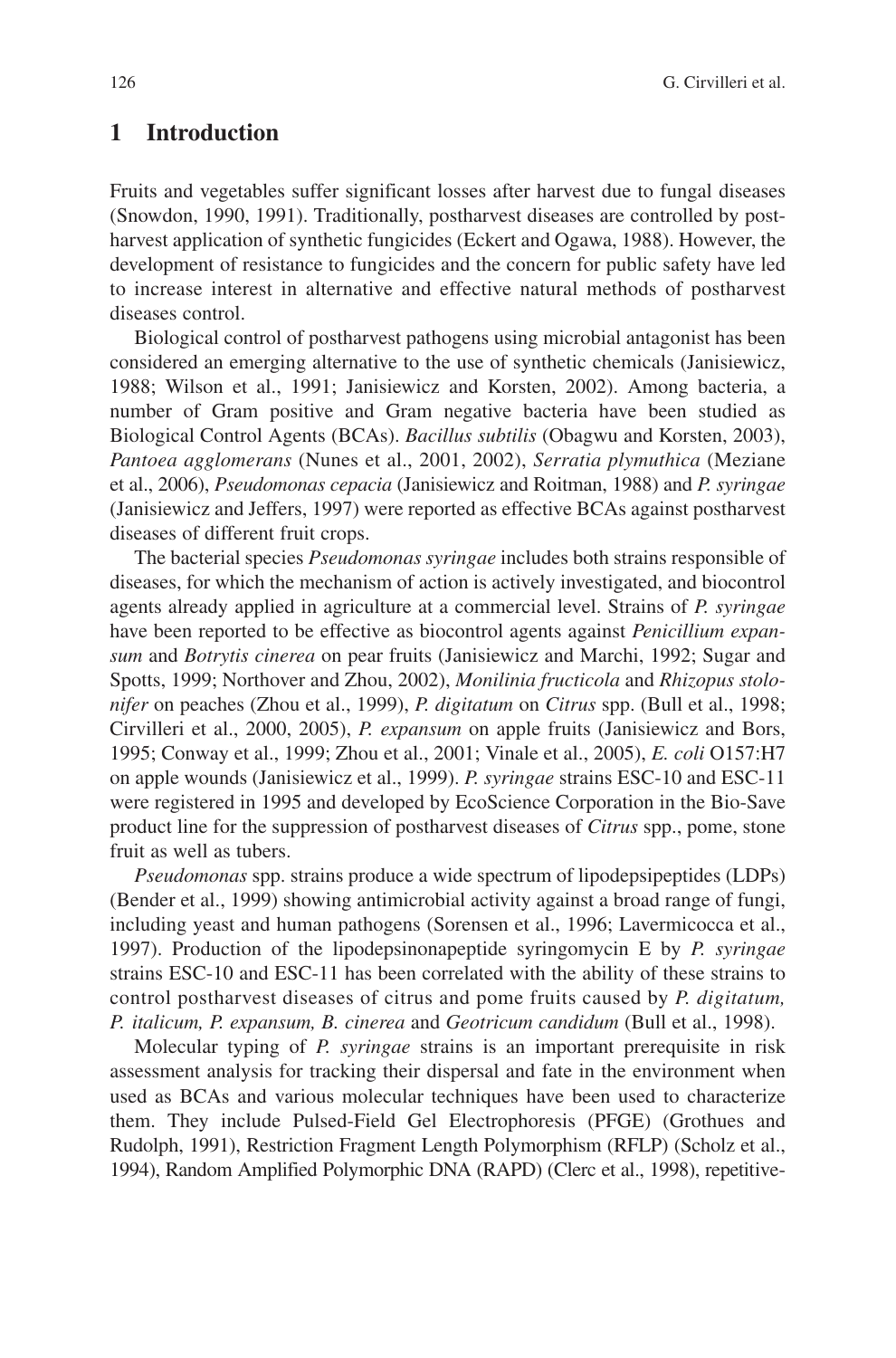sequence PCR (rep-PCR) (Little et al., 1998; Scortichini et al., 2003), Amplified 16S Ribosomal DNA Restriction Analysis (ARDRA) (Scortichini et al., 2001) and Amplified Fragment Length Polymorphism (AFLP) (Clerc et al., 1998; Manceau and Brin, 2003; Cirvilleri et al., 2006). Presently, AFLP analysis can be considered one of the most discriminating genomic methods to distinguish among bacterial strains (Vos et al., 1995).

This study was conducted to explore criteria for selecting *P. syringae* antagonistic strains using both biological and molecular methods. Strains of *P. syringae* and their culture filtrates were evaluated for the antagonistic activities either *in vitro* against a broad spectrum of bacteria and fungi, for pathogenicity on fruit, or *in vivo* on citrus, apple and grapes, for production of hydrolytic enzymes, for presence of *syr*B gene, and were genetically characterized by ARDRA, ERIC-PCR and fAFLP.

# **2 Materials and Methods**

## *2.1 Biochemical Characterization*

*P. syringae* strains used in this study were isolated from different woody and herbaceous host plants whereas some other were obtained from international culture collections (Table 1). All the strains were evaluated for LOPAT characters following the procedures described by Schaad et al. (2001).

# *2.2 In Vitro Antagonistic Activity*

All *Pseudomonas syringae* strains were tested for the growth inhibition activity on Potato Dextrose Agar plate (PDA, Oxoid) of microorganisms listed in Table 2 by following the technique described elsewhere (Cirvilleri et al., 2005). The presence and size of a clear zone around *P. syringae* colonies, indicating the growth inhibitory effect, were scored after 2–4-day incubation.

# *2.3 Antimicrobial and Phytotoxic Activity of Culture Filtrates*

Cell-free culture filtrates of *P. syringae* strains in IMM (Surico et al., 1988) were evaluated for the antimicrobial activity on PDA as previously described (Cirvilleri et al., 2005). The phytotoxic activity of cell-free culture filtrates was evaluated on tobacco leaves and bean pods and the necrosis scored after 2 and 6 days, respectively.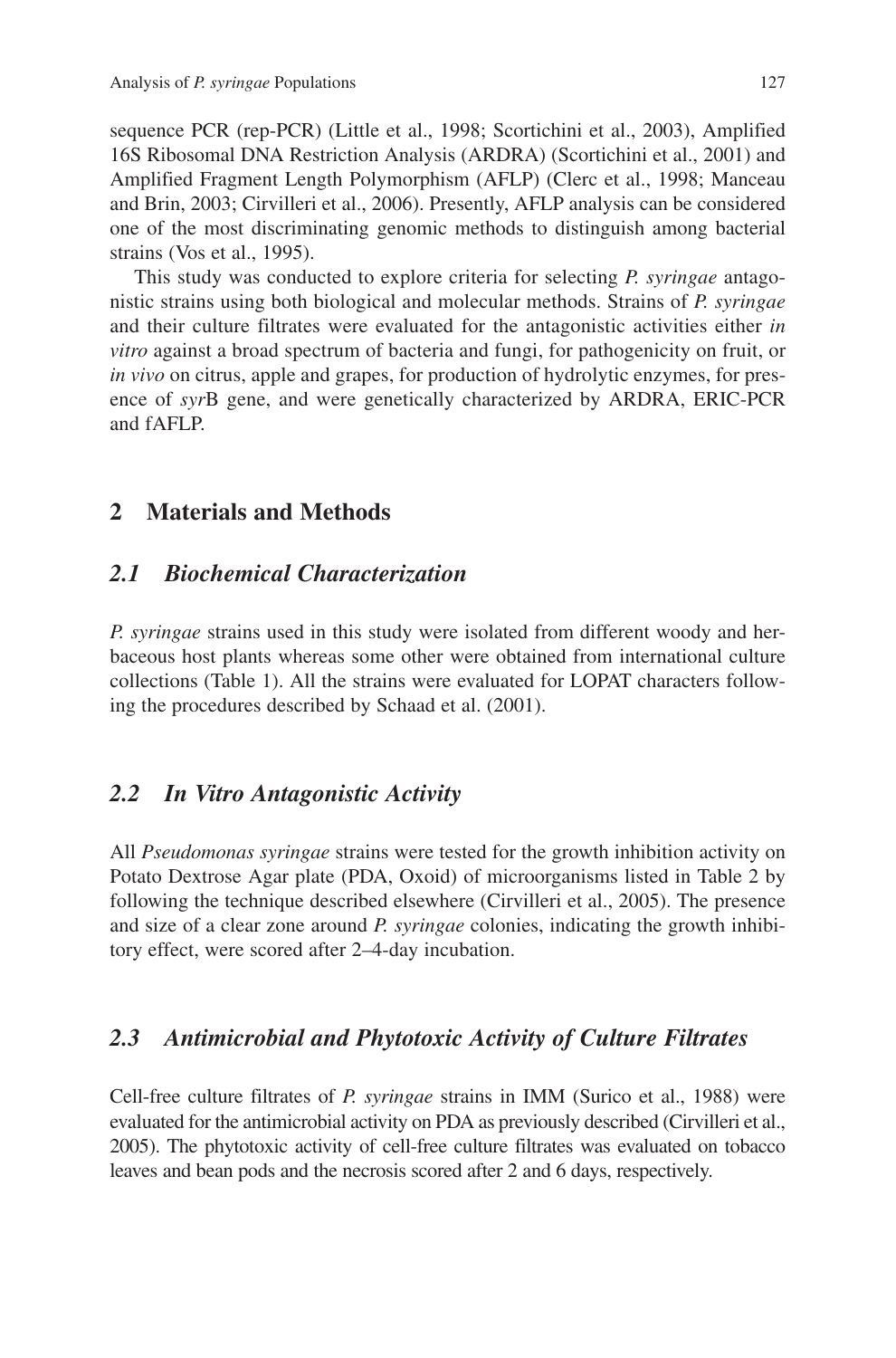|                                      |                     | Table 1 Original source and main characteristic of Pseudomonas syringae strains |              |                    |      |                                                                                                                                                                                                                                                                                                                                                                                                             |
|--------------------------------------|---------------------|---------------------------------------------------------------------------------|--------------|--------------------|------|-------------------------------------------------------------------------------------------------------------------------------------------------------------------------------------------------------------------------------------------------------------------------------------------------------------------------------------------------------------------------------------------------------------|
|                                      |                     |                                                                                 |              | Antagonistic       |      | Pathogenicity                                                                                                                                                                                                                                                                                                                                                                                               |
| Strains <sup>a</sup>                 | Host                | Geographic origin                                                               | Year         | group <sup>b</sup> | syrB | on lemon                                                                                                                                                                                                                                                                                                                                                                                                    |
| <b>PVCT 10.2</b>                     | Citrus sinensis     | Italy                                                                           | 0661         |                    |      | 8.0 <sup>b</sup>                                                                                                                                                                                                                                                                                                                                                                                            |
| 40 <sub>2</sub><br>PVCT-             |                     | taly                                                                            | 990          | ∢ ∢                |      |                                                                                                                                                                                                                                                                                                                                                                                                             |
| $\rm{PVCT}$ 41 $_2$                  |                     |                                                                                 | 990          |                    |      |                                                                                                                                                                                                                                                                                                                                                                                                             |
| PVCT119                              |                     |                                                                                 | 0661         |                    |      |                                                                                                                                                                                                                                                                                                                                                                                                             |
| $\overline{30}$<br>PVCT <sub>1</sub> |                     |                                                                                 | 0661         |                    |      |                                                                                                                                                                                                                                                                                                                                                                                                             |
| 147<br>PVCT <sub>1</sub>             |                     |                                                                                 | 0661         |                    |      |                                                                                                                                                                                                                                                                                                                                                                                                             |
| 280<br>PVCT?                         |                     |                                                                                 | 1990         |                    |      | $\begin{array}{l} \frac{1}{2} & \frac{1}{2} & \frac{1}{2} & \frac{1}{2} & \frac{1}{2} & \frac{1}{2} \\ \frac{1}{2} & \frac{1}{2} & \frac{1}{2} & \frac{1}{2} & \frac{1}{2} & \frac{1}{2} & \frac{1}{2} \\ \frac{1}{2} & \frac{1}{2} & \frac{1}{2} & \frac{1}{2} & \frac{1}{2} & \frac{1}{2} & \frac{1}{2} & \frac{1}{2} \\ \frac{1}{2} & \frac{1}{2} & \frac{1}{2} & \frac{1}{2} & \frac{1}{2} & \frac{1}{$ |
| 281<br>PVCT?                         |                     |                                                                                 | 1990         |                    |      |                                                                                                                                                                                                                                                                                                                                                                                                             |
| PVCT:                                |                     |                                                                                 | 0661         |                    |      |                                                                                                                                                                                                                                                                                                                                                                                                             |
| 285<br>PVCT                          |                     |                                                                                 | 0661         |                    |      |                                                                                                                                                                                                                                                                                                                                                                                                             |
| 287<br>PVCT?                         |                     |                                                                                 | 1990         |                    |      |                                                                                                                                                                                                                                                                                                                                                                                                             |
| PVCT <sub>290</sub>                  |                     |                                                                                 | 1990         |                    |      |                                                                                                                                                                                                                                                                                                                                                                                                             |
| 291<br>PVCT <sup>2</sup>             |                     |                                                                                 | 1990         |                    |      |                                                                                                                                                                                                                                                                                                                                                                                                             |
| 293<br>PVCT <sub>2</sub>             |                     |                                                                                 | 1990         |                    |      |                                                                                                                                                                                                                                                                                                                                                                                                             |
| 295<br>PVCT?                         |                     |                                                                                 | 1990         |                    |      |                                                                                                                                                                                                                                                                                                                                                                                                             |
| <b>PVCT310</b>                       |                     |                                                                                 | 1990<br>2000 |                    |      |                                                                                                                                                                                                                                                                                                                                                                                                             |
| 334<br>PVCT <sup>2</sup>             |                     |                                                                                 |              |                    |      |                                                                                                                                                                                                                                                                                                                                                                                                             |
| 335,<br>PVCT:                        |                     |                                                                                 | 2000         |                    |      |                                                                                                                                                                                                                                                                                                                                                                                                             |
| PVCT 337                             |                     |                                                                                 |              |                    |      |                                                                                                                                                                                                                                                                                                                                                                                                             |
| PVCT 337                             |                     |                                                                                 |              |                    |      |                                                                                                                                                                                                                                                                                                                                                                                                             |
| PVCT 339                             |                     |                                                                                 |              |                    |      |                                                                                                                                                                                                                                                                                                                                                                                                             |
| <b>PVCT 342</b>                      |                     | Italy                                                                           |              |                    |      |                                                                                                                                                                                                                                                                                                                                                                                                             |
| PVCT <sub>48SR</sub>                 |                     |                                                                                 | 1990         |                    |      |                                                                                                                                                                                                                                                                                                                                                                                                             |
| <b>PVCT 48SR2</b>                    |                     | taly<br>taly<br>taly                                                            | 1990         |                    |      |                                                                                                                                                                                                                                                                                                                                                                                                             |
| PVCT40SR4                            |                     |                                                                                 | 1990         |                    |      |                                                                                                                                                                                                                                                                                                                                                                                                             |
| <b>PVCT AIS13</b>                    |                     | USA (S.E. Lindow)                                                               | 1986         |                    |      |                                                                                                                                                                                                                                                                                                                                                                                                             |
| ISF 242                              | Citrus lemon        | Italy                                                                           | 1996         |                    |      |                                                                                                                                                                                                                                                                                                                                                                                                             |
| ISF 243                              | Citrus reticulata   | Italy                                                                           | 1996         |                    |      |                                                                                                                                                                                                                                                                                                                                                                                                             |
| PVCT <sub>23</sub> P                 | Pyrus communis<br>" | Italy                                                                           | 1998<br>1998 |                    |      |                                                                                                                                                                                                                                                                                                                                                                                                             |
| PVCT <sub>26P</sub>                  |                     | Italy                                                                           |              |                    |      |                                                                                                                                                                                                                                                                                                                                                                                                             |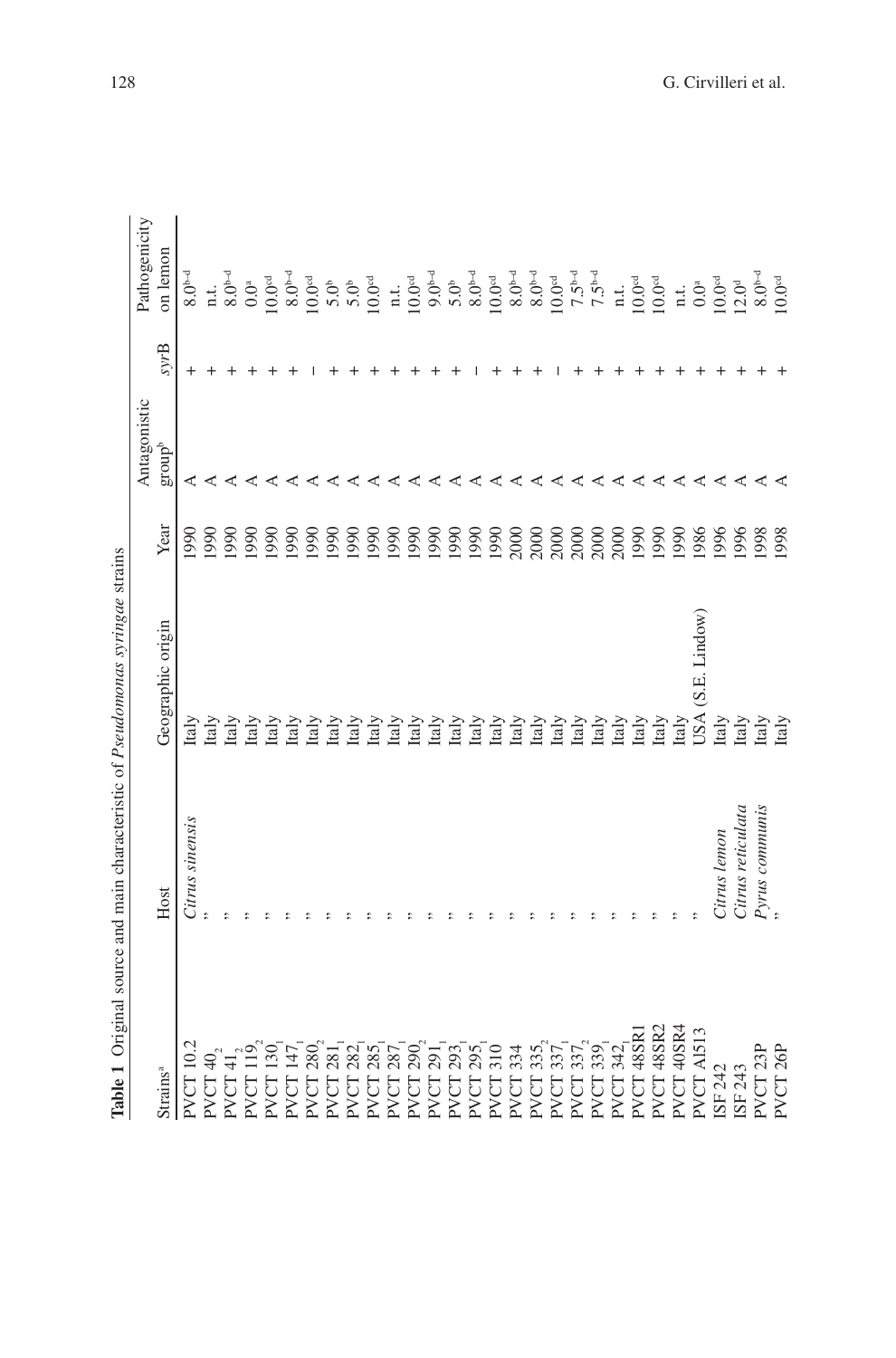| PVCT <sub>46P</sub>    |                     | Italy                  | 1998             |    | 10.0 <sup>cd</sup>                                  |
|------------------------|---------------------|------------------------|------------------|----|-----------------------------------------------------|
| PVCT <sub>76</sub> P   |                     | Italy                  | 1998             |    | $10.0^\text{cd}$                                    |
| ISF 280                |                     | Italy                  | 1996             |    | $9.0^{b-d}$                                         |
| ISF 281                |                     | Italy                  | 1996             |    | $5.0^{\circ}$                                       |
| ISF 288                |                     | Italy                  | 1996<br>1996     |    | $6.5^{\circ}$<br>10.0ed                             |
| ISF 347                |                     | Italy                  |                  |    |                                                     |
| PVCT1.1S               | Strelitzia reginae  | Italy                  | 2000             |    | n.t.                                                |
| <b>PVCT1.2S</b>        |                     | Italy                  | 2000             |    |                                                     |
| PVCT <sub>1.3S</sub>   |                     | Italy                  |                  |    |                                                     |
| <b>PVCT1.4S</b>        |                     | Italy                  | $2000$<br>$2004$ |    |                                                     |
| PVCT B.I               |                     | Italy                  |                  |    |                                                     |
| ISF $106$ = NCPPB 2426 | Prunus avium        | Switzerland            |                  |    |                                                     |
| ISF $107 = NCPPB$ 1093 | Prunus armeniaca    | New Zealand            |                  |    |                                                     |
| ISF 231                |                     | Italy                  | 1996A            |    |                                                     |
| $IST 290 = B3A$        | Prunus persicae     | USA (J.E. De Vay)      |                  |    |                                                     |
| ISF $015 = NCPPB3869$  | Laurus nobilis      | Italy                  | 1992             |    |                                                     |
| ISF 282                | Castanea sativa     | Italy                  | 1996<br>1988     |    |                                                     |
| AID <sub>48</sub>      | Fragaria x ananassa | Italy                  |                  |    |                                                     |
| <b>HRI 1480A</b>       | Pisum sativum       | ŬK                     |                  |    |                                                     |
| ISF 292                | Triticum ae stivum  | USA (J.E. De Vay)      |                  |    |                                                     |
| ISF 300                |                     | Italy                  |                  |    |                                                     |
| ISF 304                |                     | Italy                  | 1996             |    |                                                     |
| ISF 309                |                     | Italy                  | 1996             |    |                                                     |
| ISF 310 = $NCPB2612$   |                     | New Zealand            |                  |    |                                                     |
| ISF 355                | Hordeum vulgare     | Italy                  | 1996             |    |                                                     |
| ISF 356                |                     | Italy                  | 1996             |    | $5.0^{\circ}$                                       |
| $IST 359 = 475A$       |                     | (J.E. De Vay)          |                  |    |                                                     |
| $ISF 293 = B359$       | Setaria italica     | Australia (J.E. DeVay) |                  |    | $12.0^{d}$<br>8.0 <sup>b-d</sup>                    |
| PVCT 7NC               | Corylus avellana    | Italy                  | 2005             | i. | n.t.                                                |
| PVCT <sub>44NC</sub>   |                     | Italy                  | 2005<br>1988     | d. | n.t.                                                |
| <b>AID 122A</b>        | Prunus amygdali     | Italy                  |                  |    | $0.0^{\rm a}$                                       |
| $ISF 291 = SY12$       | Syringa vulgaris    | Japan (D.C. Gross)     |                  |    |                                                     |
| AID <sub>24</sub>      | Fragaria x ananassa | Italy                  | 1987             |    | $\begin{array}{c}\n 6 \\ 0 \\ 0 \\ 0\n \end{array}$ |
| AID <sub>33</sub>      |                     | taly                   |                  |    |                                                     |
|                        |                     |                        |                  |    |                                                     |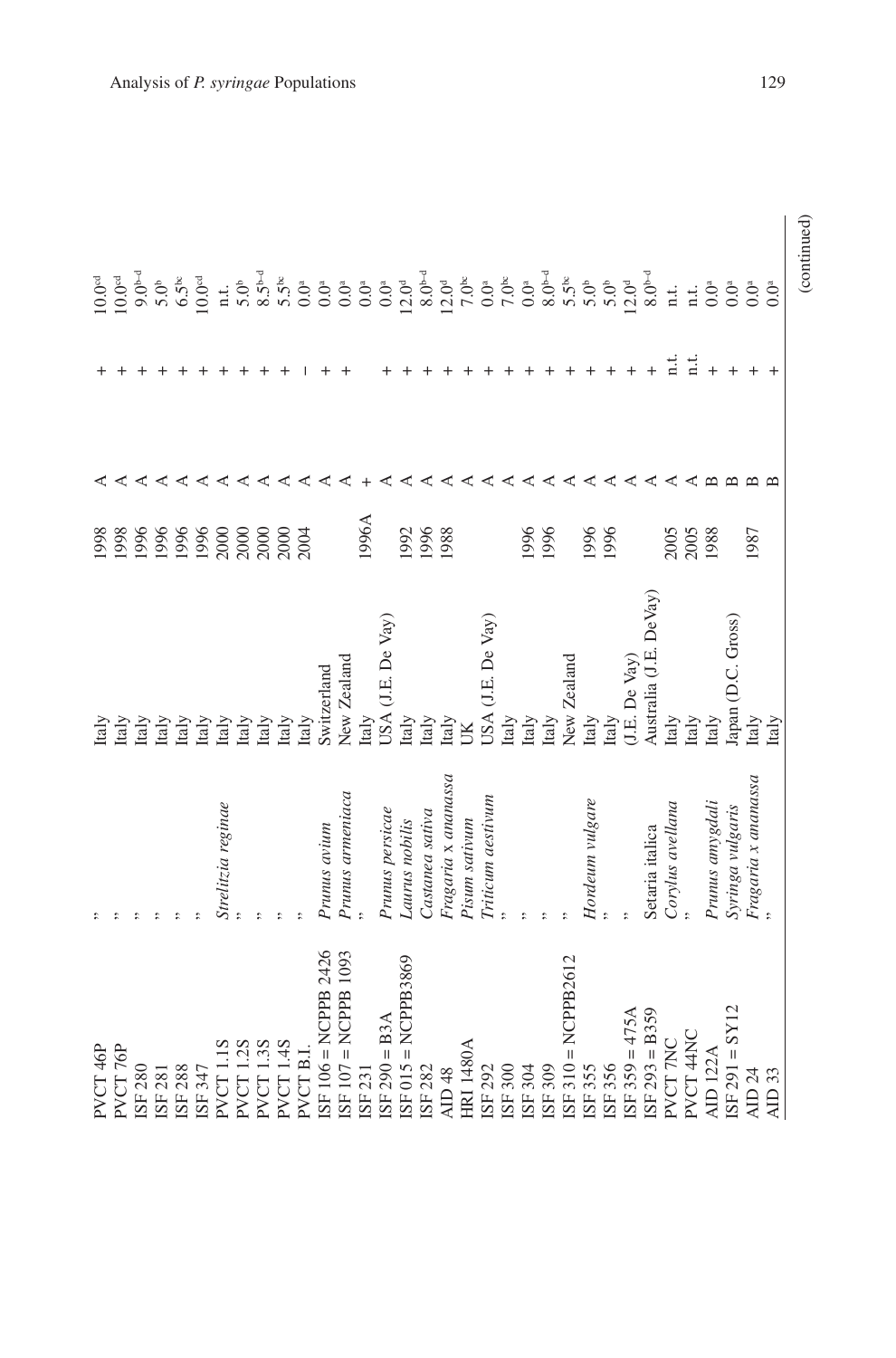| Table 1 (continued) |                                                                                                                                    |                         |      |   |      |                               |
|---------------------|------------------------------------------------------------------------------------------------------------------------------------|-------------------------|------|---|------|-------------------------------|
| AID 76              |                                                                                                                                    | taly                    | 988  |   |      | $0.0^{\circ}$                 |
| <b>AID 88</b>       |                                                                                                                                    | taly                    | 1988 |   |      | n.t.                          |
| PVCT B728a          | Phaseolus vulgaris                                                                                                                 | JSA (S.E. Lindow)       | 1986 |   |      | $4,0^{\circ}$                 |
| $ISF 286 = Y37$     |                                                                                                                                    | JSA (D.C. Gross)        |      |   |      | $\ddot{\mathrm{o}}$           |
| ISF 332             |                                                                                                                                    | taly                    | 996  |   |      | $\ddot{0}$ .                  |
| PVCT <sub>4</sub>   | Cynara scolimus                                                                                                                    | Italy                   | 1992 |   |      | $0.0^\circ$                   |
| PVCT <sub>14</sub>  |                                                                                                                                    | Italy                   | 1992 |   |      | n.t.                          |
| PVCT <sub>29</sub>  |                                                                                                                                    |                         | 1992 |   |      | n.t.                          |
| PVCT 40             |                                                                                                                                    | Italy<br>Italy          | 1992 |   |      | $0.0^\circ$                   |
| PVCT <sub>74</sub>  |                                                                                                                                    | Italy                   | 1992 |   |      | n.t.                          |
| PVCT 96             |                                                                                                                                    | Italy                   | 1992 |   |      | n.t.                          |
| PVCT 98             |                                                                                                                                    |                         | 1992 |   |      | n.t.                          |
| <b>PVCT106</b>      |                                                                                                                                    |                         | 1992 |   |      | $0.0^\circ$                   |
| PVCT 113            |                                                                                                                                    |                         | 1992 |   |      | n.t.                          |
| <b>PVCT120</b>      |                                                                                                                                    | Italy<br>Italy<br>Italy | 1992 |   |      | 0.0 <sup>a</sup>              |
| <b>PVCT</b> 133     |                                                                                                                                    |                         | 1992 |   |      |                               |
| <b>PVCT 141</b>     |                                                                                                                                    | Italy<br>Italy          | 1992 |   |      | $n.t.$<br>$n.t.$<br>$0.0^a$   |
| <b>PVCT 152</b>     |                                                                                                                                    | Italy                   | 1992 |   |      |                               |
| <b>PVCT 169</b>     |                                                                                                                                    | Italy                   | 1992 |   |      | n.t.                          |
| $ISF 353 = ISF-PP2$ | Capsicum annuum                                                                                                                    | Italy                   | 997  |   |      | $0.0^{\circ}$                 |
| $IST 284 = PSS61$   | Triticum aestivum                                                                                                                  | USA (D.C. Gross)        |      |   |      | $0.\overline{0}$ <sup>6</sup> |
| ISF $294 = W451$    |                                                                                                                                    | <b>JSA</b> (D.C. Gross) |      | m |      |                               |
| $ISF 295 = SD202$   |                                                                                                                                    | USA (D.C. Gross)        |      | ≃ |      | $0.0^\circ$                   |
| ISF 357             | Hordeum vulgare                                                                                                                    | Italy                   | 1996 | m |      | $0.0^\circ$                   |
| PVCT 38NC           | Corylus avellana                                                                                                                   | taly                    | 2005 | ≃ | n.t. | n.t.                          |
|                     | AD: Agricultural Industrial Development, Catania, Italy, HRI: Horticulture Research International, Wellesbourne, United            |                         |      |   |      |                               |
|                     | Kingdom; ISF: C.R.A.: Istituto Sperimentale per la Frutticoltura, Roma, Italy; NCPPB: National Collection of Plant Pathogenic      |                         |      |   |      |                               |
|                     | Bacteria, York, United Kingdom; PVCT: Plant Pathology, University of Catania, Italy                                                |                         |      |   |      |                               |
|                     | Antagonistic groups (see also Cirvilleri et al., 2005)                                                                             |                         |      |   |      |                               |
|                     | Pathogenicity tests performed with P. syringae strains. The number refers to the mean diameter of lesion recorded seven days after |                         |      |   |      |                               |
|                     | artificial inoculation of lemon cv. Femminello fruits. Mean are based on four replications per experiment. Each experiment was     |                         |      |   |      |                               |
|                     | repeated twice. Number in column followed by the same letter are not significantly different using the Student-Newman-Keul's       |                         |      |   |      |                               |

mean separation test at  $P \le 0.05$  (see also Cirvilleri et al., 2005). mean separation test at  $P \le 0.05$  (see also Cirvilleri et al., 2005).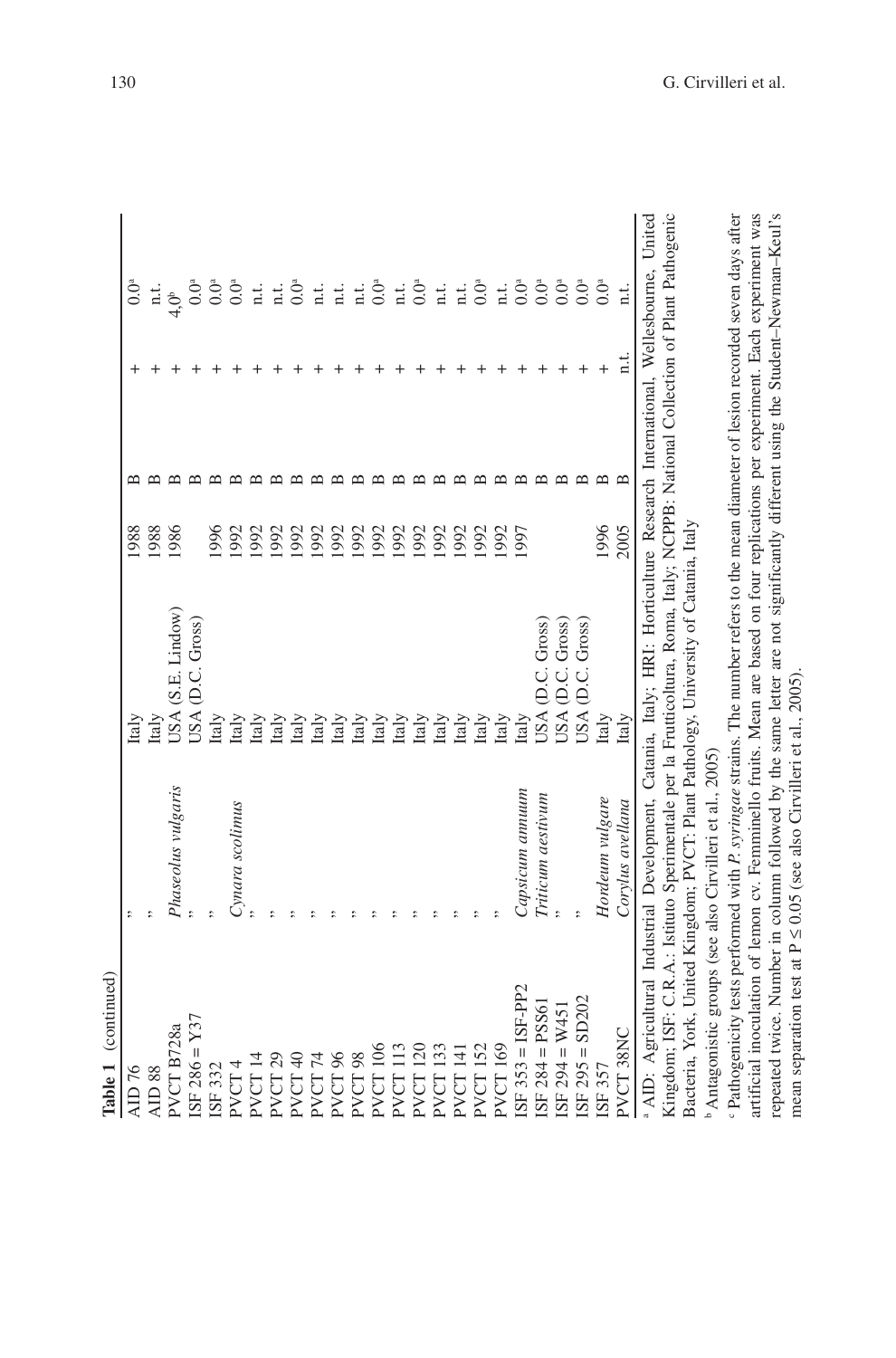|                                     |                      | Inhibition zone (mm) $\pm$ SD <sup>a</sup> |
|-------------------------------------|----------------------|--------------------------------------------|
| Target microorganism                | Antagonistic group A | Antagonistic group B                       |
| Rhodotorula pilimanae ATCC26423     | $17.5 \pm 7.3$       |                                            |
| Bacillus megaterium ITM100          | $12.0 \pm 7.4$       | $23.8 \pm 10.9$                            |
| Salmonella sppb                     | $1.0 \pm 2.7$        | $1.1 \pm 4.3$                              |
| Listeria monocytogenes <sup>b</sup> | $14.2 \pm 10.5$      | $23.3 \pm 10.9$                            |
| Pseudomonas syringae PVCT48SR2      | $11.4 \pm 6.3$       | $21.0 \pm 7.7$                             |
| Botrytis cinereac                   | $13.4 \pm 6.7$       |                                            |
| Penicillium digitatum <sup>c</sup>  | $4.8 \pm 2.9$        |                                            |
| Alternaria alternata <sup>c</sup>   | $6.5 \pm 4.2$        |                                            |
| Aspergillus ochraceus ATCC18641     | $6.0 \pm 4.0$        |                                            |
| Fusarium solani 1A <sup>c</sup>     | $3.6 \pm 3.5$        |                                            |

**Table 2** Antagonistic activity *in vitro* of *Pseudomonas syringae* strains recorded as mean inhibition zones (mm)

<sup>a</sup> Inhibition zones  $\pm$  standard deviation (SD) of the mean of four replications for each strain

b Kindly provided by the Istituto Zooprofilattico Regionale, Catania, Italy

c From mycologial laboratory of Plant Pathology, University of Catania, Italy

## *2.4 Pathogenicity Tests*

Pathogenicity tests were performed at 20°C on lemon (*Citrus lemon* Burm) cv. Femminello, orange (*Citrus sinensis* Osbeck) cv. Tarocco, mandarin (*Citrus reticulata* L.) cv. Fortuna, apple (*Malus domestica* Borkh.) cv. Golden Delicious fruits, grape (*Vitis vinifera* L.) cv. Italia berries and bean pods (*Phaseolus vulgaris* L.) as elsewhere described (Cirvilleri et al., 2005). Fruits were observed repeatedly and the width of necrosis was measured 7 days after inoculation.

## *2.5 In Vivo Antagonistic Activity*

*P. syringae* strains were tested for the ability to inhibit the growth of *P. digitatum* on lemon, orange and mandarin fruits, of *P. expansum* on apple fruits and of *B. cinerea* on grape berries. Fruits were co-inoculated with *P. syringae* suspensions  $(1 \times 10^9)$ cfu/ml) and fungal spore suspension  $(1 \times 10^6 \text{ cft/ml})$ . Incidence and severity of disease were calculated one week after inoculation as previously described (Cirvilleri et al., 2005).

## *2.6 Enzymatic Activity*

*N*-acetyl-β-D-glucosaminidase (NAGase), β-glucosidase, cellobiohydrolase, cellulase, protease, chitinase and glucanase activity were detected in cell free culture filtrates as previously described (Nielsen and Sorensen, 1997; Madesen and de Neergard, 1999; Campisano et al., 2001).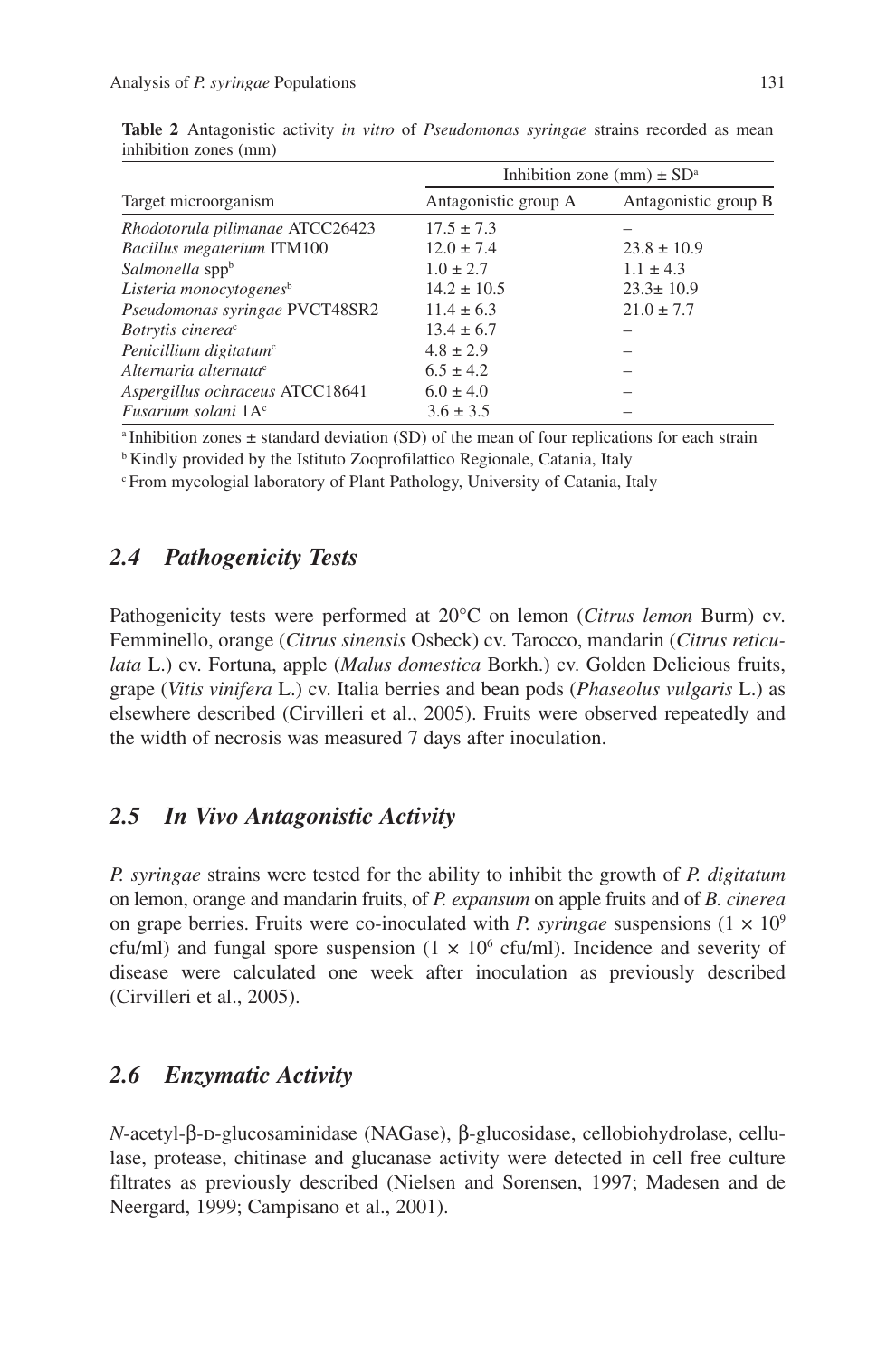#### *2.7 Molecular Characterization*

The presence of *syr*B gene, Amplified 16S Ribosomal DNA Restriction Analysis (ARDRA), repetitive-sequence PCR (rep-PCR) using ERIC-PCR primers, and fluorescent Amplified Fragment Length Polymorphism (fAFLP) were performed as described elsewhere (Cirvilleri et al., 2005, 2006; Manceau and Brin, 2003; Scortichini et al., 2001). Cluster analysis was performed according to the unweighted pair-group method with average linkages (UPGMA). Similarity coefficients were determined using the Dice's coefficient (Dice, 1945) and the robustness of the tree was assessed by bootstrap analysis (1000 repeated samplings) (Felsenstein, 2004).

#### **3 Results**

#### *3.1 In Vitro Antagonistic Activity*

*Pseudomonas syringae* strains evaluated in this study inhibited *in vitro* the growth of a wide range of phytopathogenic bacteria and fungi and the inhibition rate depended on bacterial and fungal strains. *P. syringae* strains were divided into two distinct groups A and B on the basis of *in vitro* inhibitory activity (Table 2). In particular, *P. syringae* strains inhibiting to a different extent the growth of *R. pilimanae* and of all the others target microorganisms were included in the antagonistic group A whereas strains unable to inhibit *R. pilimanae* and the majority of the target microorganisms were included in the antagonistic group B. Strains of the latter group showed the widest inhibition zones against *B. megaterium*, *L. monocytogenes* and *P. syringae*.

## *3.2 Antimicrobial and Phytotoxic Activity of Culture Filtrates*

Culture filtrates of strains belonging to group A were phytotoxic on tobacco and caused bean pods necrosis with an intensity sometimes similar to those caused by the pathogen strain inoculation. Cell-free culture filtrates of strains of group B did not cause necrosis on tobacco and on bean pods (data not shown).

## *3.3 Pathogenicity Tests*

*P. syringae* strains belonging to the antagonistic group A and isolated from *Citrus* spp., pear and strelitzia were moderately to highly virulent on lemon, orange and mandarin fruits (Table 3). Mean size of lesions ranged between 5 and 12 mm on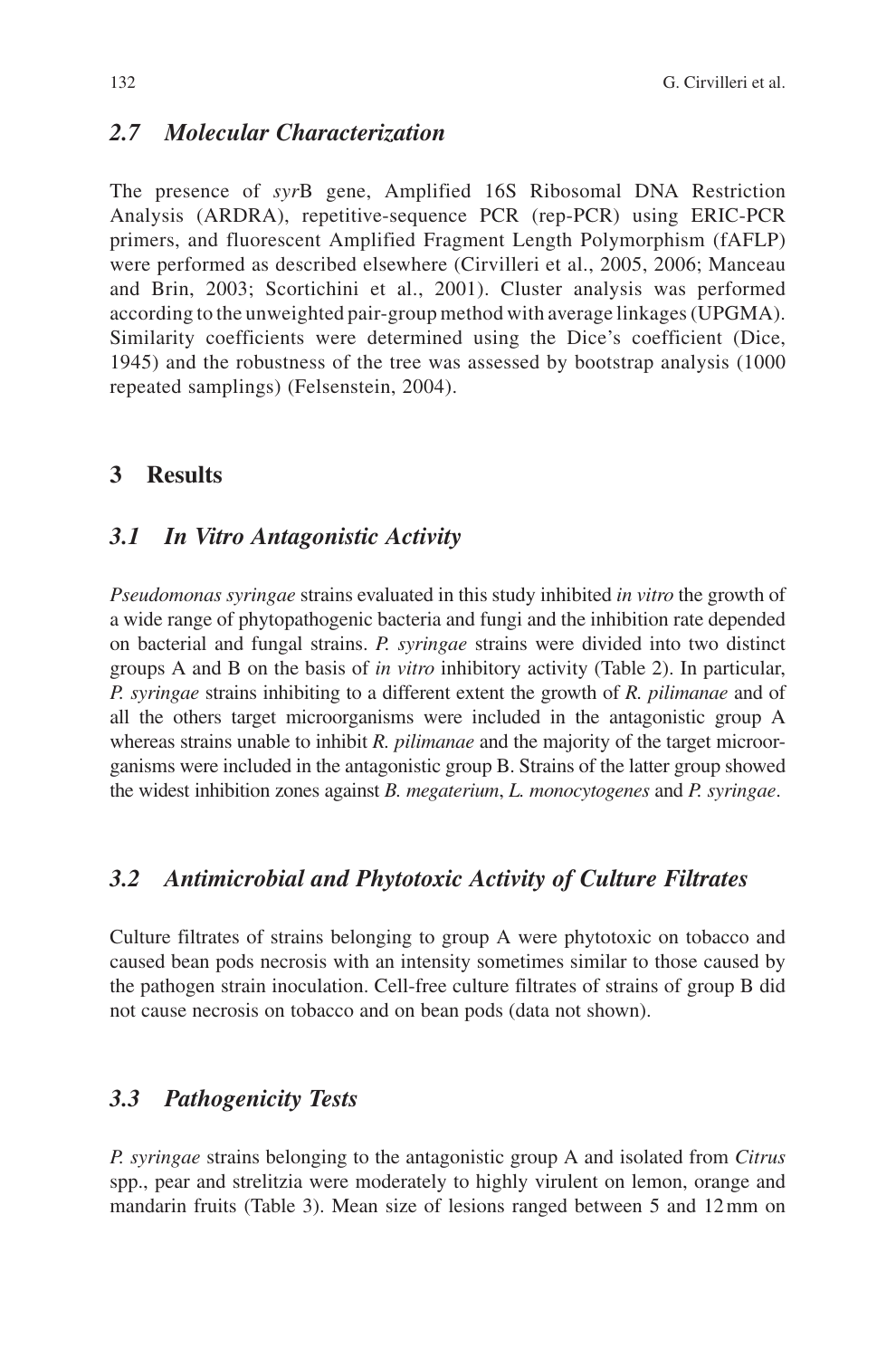| Table 3 Percentage of Pseudomonas syringae strains from different hosts and belonging to antagonistic groups A and B causing lesions (mm) on inoculated fruits             |        | Antagonistc |                       |                |                |                |                      |                  |          |                  |          |                  |                            |
|----------------------------------------------------------------------------------------------------------------------------------------------------------------------------|--------|-------------|-----------------------|----------------|----------------|----------------|----------------------|------------------|----------|------------------|----------|------------------|----------------------------|
| Host of origin                                                                                                                                                             | groups |             |                       |                |                | Fruits         |                      |                  |          |                  |          |                  |                            |
|                                                                                                                                                                            |        | Lemon       |                       |                | Orange         | Mandarin       |                      | Apple            |          | Grape            |          |                  | Bean pods                  |
|                                                                                                                                                                            |        | Strains     | Lesions               | Strains        | Lesions        | Strains        | Lesions              | Strains          | Lesions  | Strains          | Lesions  | Strains          |                            |
|                                                                                                                                                                            |        | 96)         | $(mm)^a$              | $(\%)$         | $(mm)^a$       | $(\%)$         | $(mm)^a$             | $(\%)$           | $(mm)^a$ | $(\%)$           | $(mm)^a$ | $(\%)$           | Pathogenicity <sup>b</sup> |
| Citrus spp.                                                                                                                                                                |        | 8           | $5 - 12$              | $\pm$          | $0.5 - 4$      | $\overline{5}$ | $0.6 - 3$            | $\Xi$            |          |                  |          | $\Xi$            |                            |
| Pyrus communis                                                                                                                                                             |        | $\infty$    | $5 - 10$<br>$5 - 8.5$ | $\frac{1}{2}$  | $\overline{1}$ | 43             |                      | $\Xi$            |          | $\overline{0}$   |          | $\overline{5}$   |                            |
| Strelitzia reginae                                                                                                                                                         |        | $\infty$    |                       |                | $1 - 2$        | 66             | $2.6 - 3.6$<br>0.6-3 | $\overline{0}$   |          | $\overline{8}$   |          | $\overline{0}$   |                            |
| Prunus armeniaca                                                                                                                                                           |        | $\infty$    |                       |                |                |                |                      | $\Xi$            |          | $\overline{\Xi}$ |          | $\overline{5}$   | $\ddagger$                 |
| Laurus nobilis                                                                                                                                                             |        | $\infty$    | $\overline{c}$        |                |                |                |                      | $\overline{0}$   |          | $\Xi$            |          | $\overline{0}$   | $\ddagger$                 |
| Castanea sativa                                                                                                                                                            |        | 8           | $\infty$              |                |                |                |                      | $\overline{5}$   |          | $\Xi$            |          | $\overline{5}$   | $_+^+$                     |
| Fragaria x ananassa                                                                                                                                                        |        | 8           | $\overline{C}$        |                |                |                |                      | $\Xi$            |          | $\overline{\Xi}$ |          | $\approx$        | $\ddagger$                 |
| Pisum sativum                                                                                                                                                              |        | 8           |                       |                |                |                |                      | $\overline{0}$   |          | $\approx$        |          | $\overline{100}$ | $\ddagger$                 |
|                                                                                                                                                                            |        |             | $5 - 8$<br>$5 - 12$   | 25             |                |                |                      | $\overline{5}$   |          | $\overline{5}$   |          | $\approx$        | $\ddagger$                 |
| Triticum aestivum<br>Hordeum vulgare                                                                                                                                       |        | 8           |                       | $\overline{8}$ |                |                |                      | $\Xi$            |          | $\overline{5}$   |          | $\approx$        | $\ddagger$                 |
| Setaria italica                                                                                                                                                            |        | $\infty$    |                       | $\approx$      |                |                |                      | $\geq$           |          | $\geq$           |          | 100              | $\ddagger$                 |
| Corylus avellana                                                                                                                                                           |        | 88          |                       | $\overline{5}$ |                |                |                      | $\overline{100}$ |          | 100              |          | $\overline{5}$   | $\ddagger$                 |
| Fragaria x ananassa                                                                                                                                                        |        |             |                       | $\overline{8}$ |                | $\overline{5}$ |                      | $\Xi$            |          | 100              | ○        | $\overline{5}$   |                            |
| Triticum aestivum                                                                                                                                                          |        | $\infty$    |                       | $\overline{8}$ |                | 100            |                      | $\Xi$            |          | 100              | $\circ$  | $\approx$        | $\ddagger$                 |
| Hordeum vulgare                                                                                                                                                            |        | $\infty$    |                       | $\epsilon$     |                | $\geq$         |                      | $\Xi$            |          | 100              |          | $\geq$           | $\ddagger$                 |
| Corylus avellana                                                                                                                                                           |        | $\infty$    |                       | $\overline{8}$ |                | $\geq$         | $\circ$              | $\Xi$            |          | 100              | $\circ$  | $\overline{5}$   | $\ddagger$                 |
| Syringa vulgaris                                                                                                                                                           |        | $\infty$    |                       | $\overline{8}$ |                | $\geq$         | $\circ$              | $\overline{0}$   |          | 100              | $\circ$  | $\approx$        | $\ddagger$                 |
| Phaseolus vulgaris                                                                                                                                                         |        | $\infty$    |                       | $\epsilon$     |                | $\geq$         | $\circ$              | $\geq$           |          | $\overline{0}$   |          | $\approx$        | $\ddagger$                 |
| Cynara scolymus                                                                                                                                                            |        | 8           |                       | $\approx$      |                | $\infty$       | $\circ$              | $\approx$        |          | 100              |          | $\Xi$            | $\ddagger$                 |
| a Diameter of lesions (mm) recorded 7 days after artificial inoculation with 1 x 10° CFU ml <sup>-1</sup> and incubated at 20°C. Mean values are based on four replication |        |             |                       |                |                |                |                      |                  |          |                  |          |                  |                            |
| per experiment and each experiment was repeated twice.                                                                                                                     |        |             |                       |                |                |                |                      |                  |          |                  |          |                  |                            |
| $+$ , lesion associated with inoculated sites; $++$ , progressive necrotic lesion; $++$ , progressive necrotic lesion and red halo on bean.                                |        |             |                       |                |                |                |                      |                  |          |                  |          |                  |                            |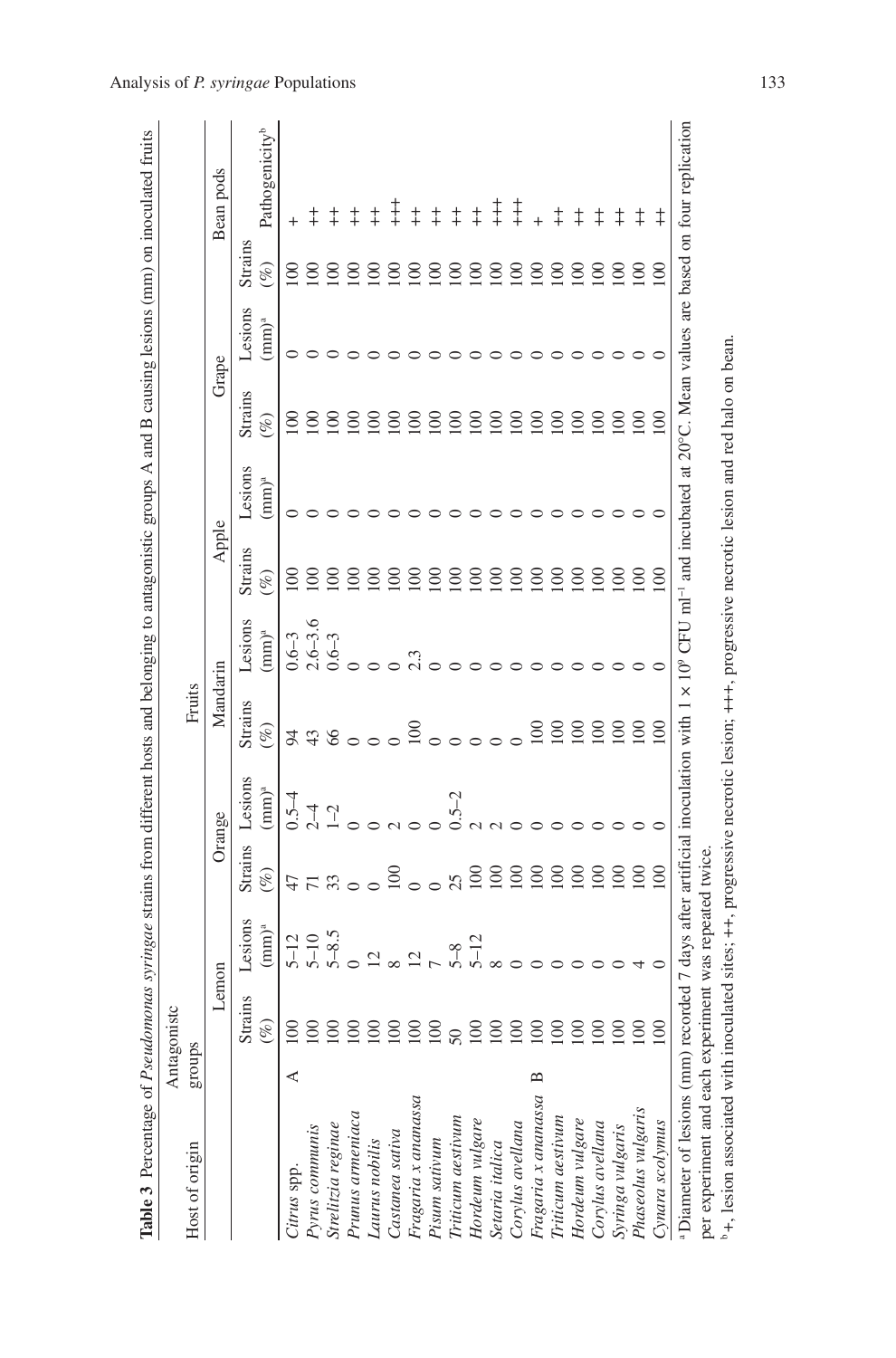| $(\%)$<br>severity $(\%)$<br>Strains Disease | P. digitatum/mandarini          |        | P. expansum/apple <sup>®</sup>     |                   | B. cinerea grape <sup>a</sup>                                                                                                                                     |
|----------------------------------------------|---------------------------------|--------|------------------------------------|-------------------|-------------------------------------------------------------------------------------------------------------------------------------------------------------------|
|                                              | severity (%)<br>Strains Disease | $(\%)$ | severity $(\%)$<br>Strains Disease | Strains<br>$(\%)$ | severity $(\%)$<br>Disease                                                                                                                                        |
|                                              |                                 |        |                                    |                   |                                                                                                                                                                   |
| $0\%$                                        |                                 | 30%    |                                    |                   |                                                                                                                                                                   |
| 93%<br>$17-45$                               | $30 - 60$                       |        | $\frac{1}{45}$                     |                   | $\frac{1}{2}$                                                                                                                                                     |
| 7%<br>$53 - 90$                              |                                 | 19%    | $-90$                              | $0\%$             | $06 - 29$                                                                                                                                                         |
| $0\%$                                        |                                 | 57%    |                                    | $0\%$             |                                                                                                                                                                   |
| $0\%$<br>$21 - 38$                           | 30–60                           | 29%    | $13 - 45$                          | $0\%$             |                                                                                                                                                                   |
| $00\%$<br>$49 - 90$                          |                                 | 14%    | $52 - 90$                          | 00%               | $49 - 90$                                                                                                                                                         |
|                                              |                                 |        |                                    |                   | Disease severity was evaluated with an empiric scale and ratings was converted to percentage midpoint values, where $0\%$ = no visible symptoms, $35\%$ = initial |

| Ì<br>i<br>i<br>ł<br>ì<br>i                                             |                                                                                                                               |
|------------------------------------------------------------------------|-------------------------------------------------------------------------------------------------------------------------------|
| Í<br>į<br>l<br>ו<br>ו<br>í<br>Ş<br>ļ                                   | Í<br>l<br>j<br>$\frac{1}{2}$<br>ļ<br>ī<br>ׇ֚֚֕                                                                                |
| ׇׅ֘֝<br>۱<br>i<br>i<br>ļ<br>ł<br>$\overline{\phantom{a}}$<br>١<br>able | ֖֖֖֖֖֖֧֖֖֧֪֪ׅ֖֧֪֪֪֪֪֪֪֪֪֪֪֪֪֧֚֚֚֚֚֚֚֚֚֚֚֚֚֚֚֚֚֚֚֚֚֚֚֚֚֬֝֝֓֝֓<br>j<br>j<br>j<br>ì<br>₹<br>i<br>į<br>i<br>١<br>ļ<br>l<br>į<br>3 |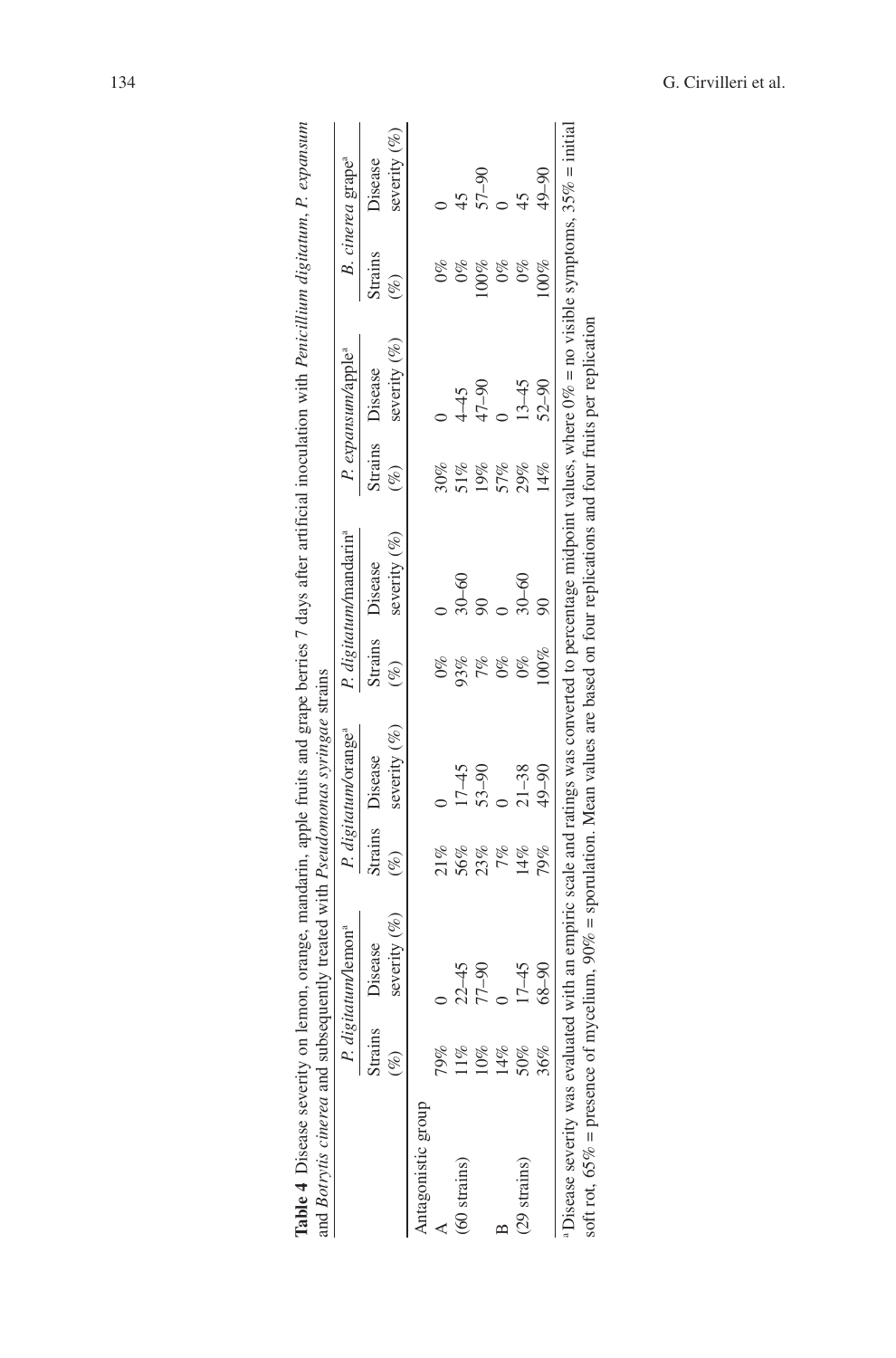lemon, 0.5 and 4 mm on orange and 0.6 and 3 mm on mandarin. By contrast, group B strains did not induce necrosis on lemon, orange and mandarin fruits. None of the strains of either group was virulent on apple fruits and grape berries whereas almost all strains induced necrotic lesions on bean pods.

#### *3.4 In Vivo Antagonistic Activity*

Several strains belonging to group A prevented (disease severity 0%) the growth of *P. digitatum* on lemon and orange fruits (respectively 79% and 21% of strains) and of *P. expansum* on apple fruit (30% of strains) whereas only a few strains of group B prevented the growth of *P. digitatum* on lemon and orange (14% and 7% of strains, respectively) and *P. expansum* on apple fruits (57% of strains) (Table 4). None of the strains of groups A and B totally controlled *P. digitatum* on mandarin fruits and *B. cinerea* on grapes. One strain of group A  $(PVCT 119<sub>2</sub>)$  and two strains of group B (ISF284 and ISF294), that did not induce symptoms on artificially inoculated fruits, totally inhibited the growth of *P. digitatum* and *P. expansum* on lemon and apple fruits.

#### *3.5 Enzymatic Activity*

The cell-wall degradation enzymes NAGase, b-glucosidase, cellobiohydrolase, cellulase and protease were detected in culture filtrates of the majority of strains while only a few strains showed chitinase and glucanase activities (Table 5). At least one of the seven tested enzymatic activities was detected in the cell-free culture filtrates of *P. syringae* strains, irrespective of the antagonistic group and of the host of origin. NAGase, β-glucosidase and cellobiohydrolase (up to 10, 30 and 7 mM *p*-nitrophenol ml−1 min−1 respectively) and cellulase and protease activity were detected in culture filtrates of the most part of the strains. Chitinase and glucanase activities were almost undetectable in the majority of the strains.

|       | $\checkmark$ |        | $\tilde{\phantom{a}}$ | $\sim$                     |            |      |     |     |
|-------|--------------|--------|-----------------------|----------------------------|------------|------|-----|-----|
|       |              |        |                       | Production of <sup>a</sup> |            |      |     |     |
|       | % of strains | NAGase | $\beta$ -gluc         | cellbio                    | pro        | cell | chi | glu |
| Group |              |        |                       |                            |            |      |     |     |
| А     | 36           |        |                       |                            |            |      |     |     |
|       | 21           |        |                       |                            | ┿          |      |     |     |
|       | 29           | ٠      |                       |                            | $\hbox{ }$ | ÷    |     |     |
|       | 14           |        |                       |                            | ┿          |      |     |     |
| B     | 19           |        |                       |                            | ٠          |      |     |     |
|       | 56           |        |                       |                            |            |      |     |     |
|       | 25           |        |                       |                            |            |      |     |     |

**Table 5** Enzymatic activity of *Pseudomonas syringae* strains

<sup>a</sup>NAGase = *N*-acetyl-β-D-glucosaminidase; β-gluc = β-glucosidase; cell-bio = cellobiohydrolase; pro = protease; cell = endocellulase; gluc = β-glucanase; chi = chitinase; glu = glucanase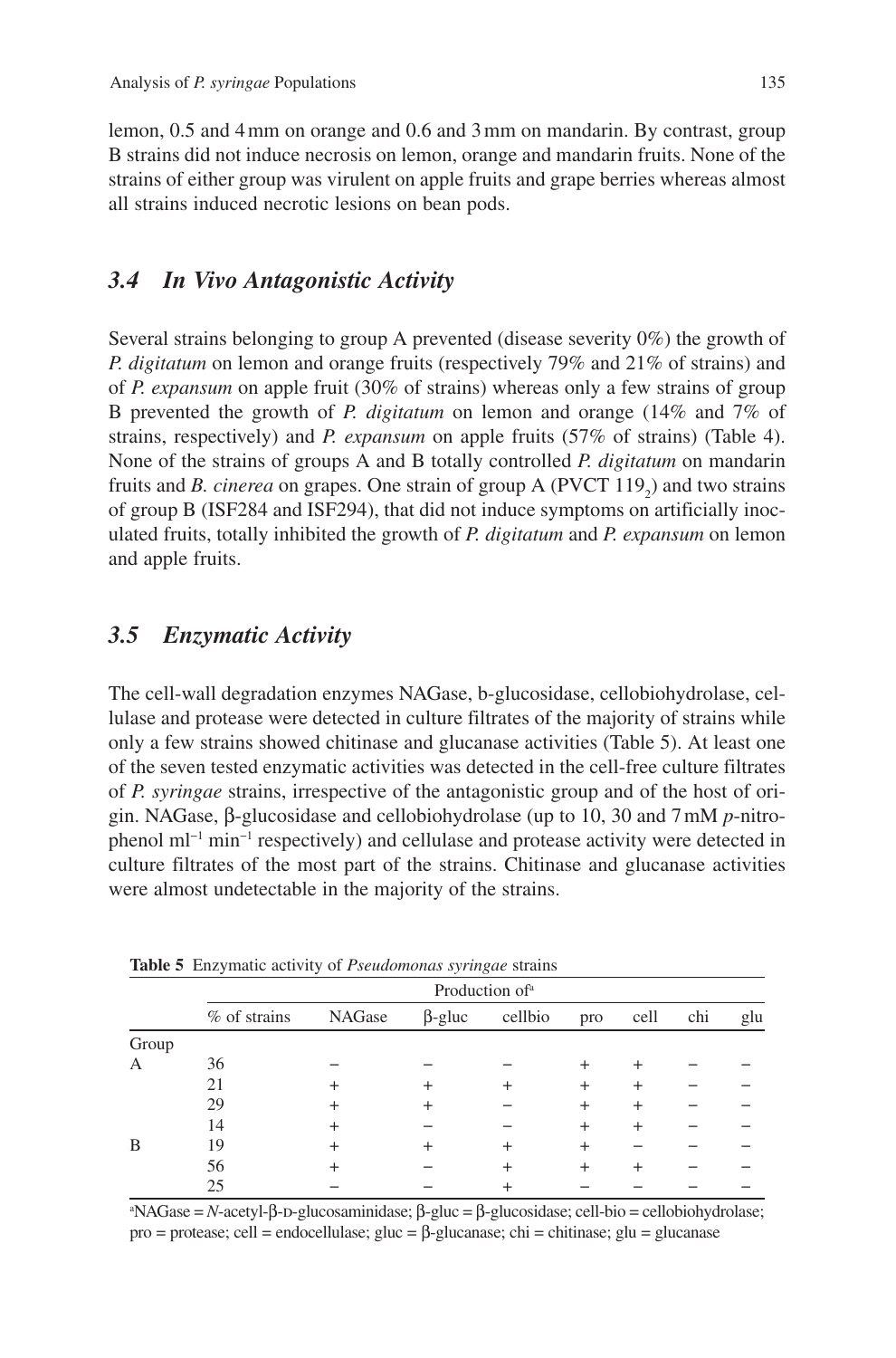## *3.6 Molecular Characterization*

All *P. syringae* strains belonging to both group A and B had the *syr*B gene. ARDRA analysis was performed with many representative *P. syringae* strains. P0 and P6 primers amplified an approximately 1600 bp fragments (Fig. 1), and restriction analysis with *Alu*I (Fig. 2a) revealed two different patterns: pattern I, comprising all strains belonging to the antagonistic group A, and pattern II, comprising all strains belonging to the group B. The same analysis with *Hae*III revealed a single pattern with all *P. syringae* strains (Fig. 2b). ARDRA analysis did not permit to distinguish *P. syringae* strains within the two groups A and B.

PCR amplification with ERIC primers yielded six to ten distinct PCR products, ranging in size from approximately 150 to over 3000 bp. A representative gel is illustrated in Fig. 3. Fingerprints showed high degree of genetic diversity among the strains and UPGMA analysis revealed seven main clusters (Fig. 4). The clusters included strains obtained from different host plants species and belonging to either the antagonistic groups A or B, with the exception of two clusters (2 and 7) which included strains all belonging to antagonistic group A, and two clusters (3 and 7) which included the majority of strains isolated from *Citrus* spp.



**Fig. 1** ARDRA-16S PCR with P0 and P6 primer. All Pseudomonas syringae strains showed a fragment of about 1600 bp. Ladder used (M) was 100 bp (Invitrogen-Life Technologies, Paisley, UK)



**Fig. 2** ARDRA analysis with restriction enzymes *Alu*I and *Hae*III. Restriction performed with *Alu*I (a) showed two different patterns (I, II) corresponding to the groups (A, B) previously identified. Restriction permormed with *Hae*III (b) showed single pattern group. Ladder used (M) was 100 bp (Invitrogen-Life Technologies, Paisley, UK)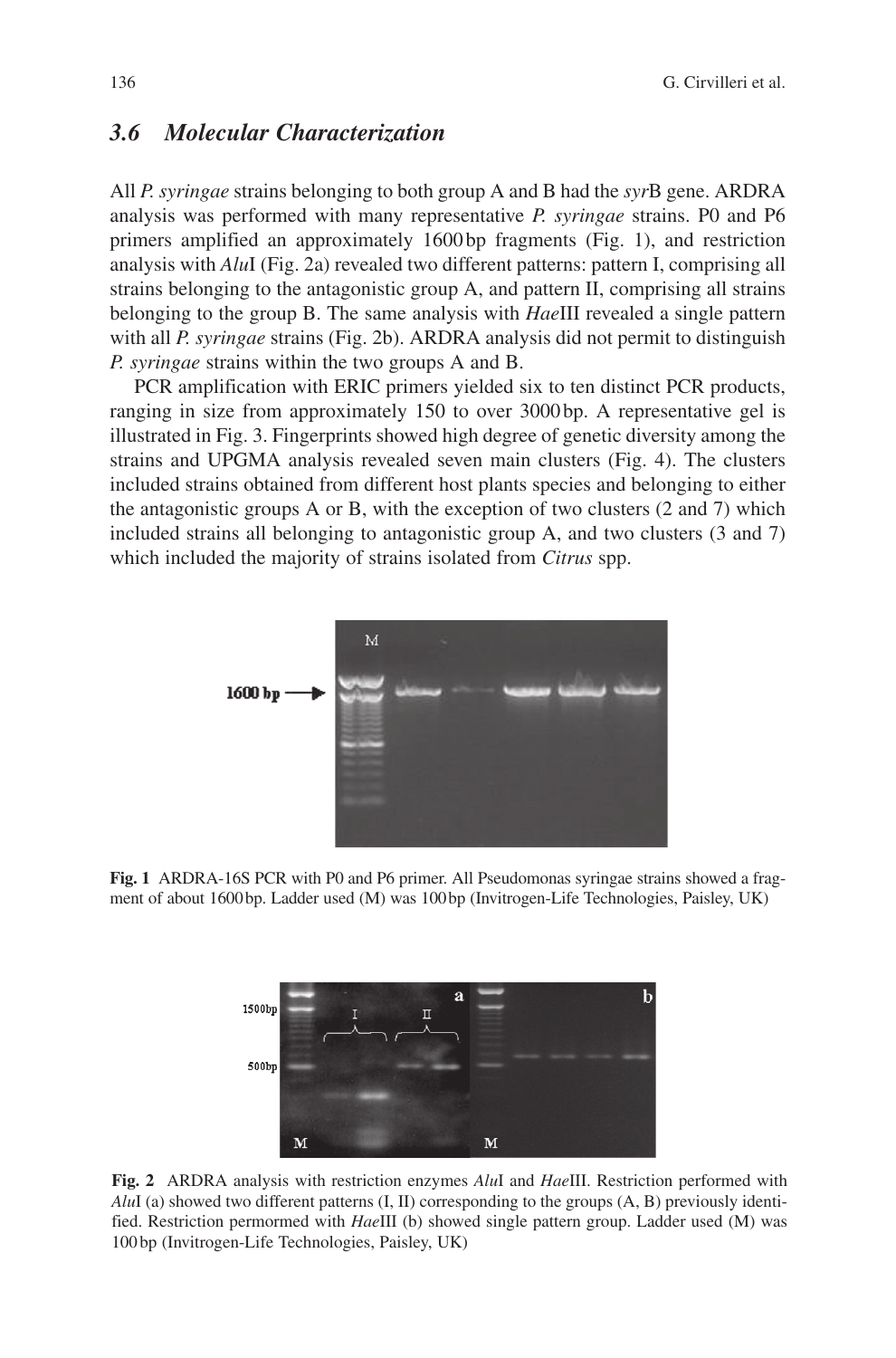

**Fig. 3** Representative ERIC-PCR patterns of *Pseudomonas syringae* strains used in this study. Amplification with ERIC primers (ERIC 1R and ERIC 2) yielded six to ten distinct PCR products, ranging in size from approximately 150 bp to over 3000 bp and allowed differentiation of strains. Ladder used (M) was 1 Kb Invitrogen-Life Technologies, Paisley, UK (From Cirvilleri et al., 2005 partially modified)



**Fig. 4** Dendrogram of relationships among *Pseudomonas syringae* strains obtained using repetitivesequence PCR and ERIC primer sets. PCR products in the range of 150–3000 bp were compared by numerical analysis using GelCompar II software. Similarity between fingerprints was calculated with the Dice's coefficients using the unweighted pair-group method with average linkages (UPGMA) (From Cirvilleri et al., 2005)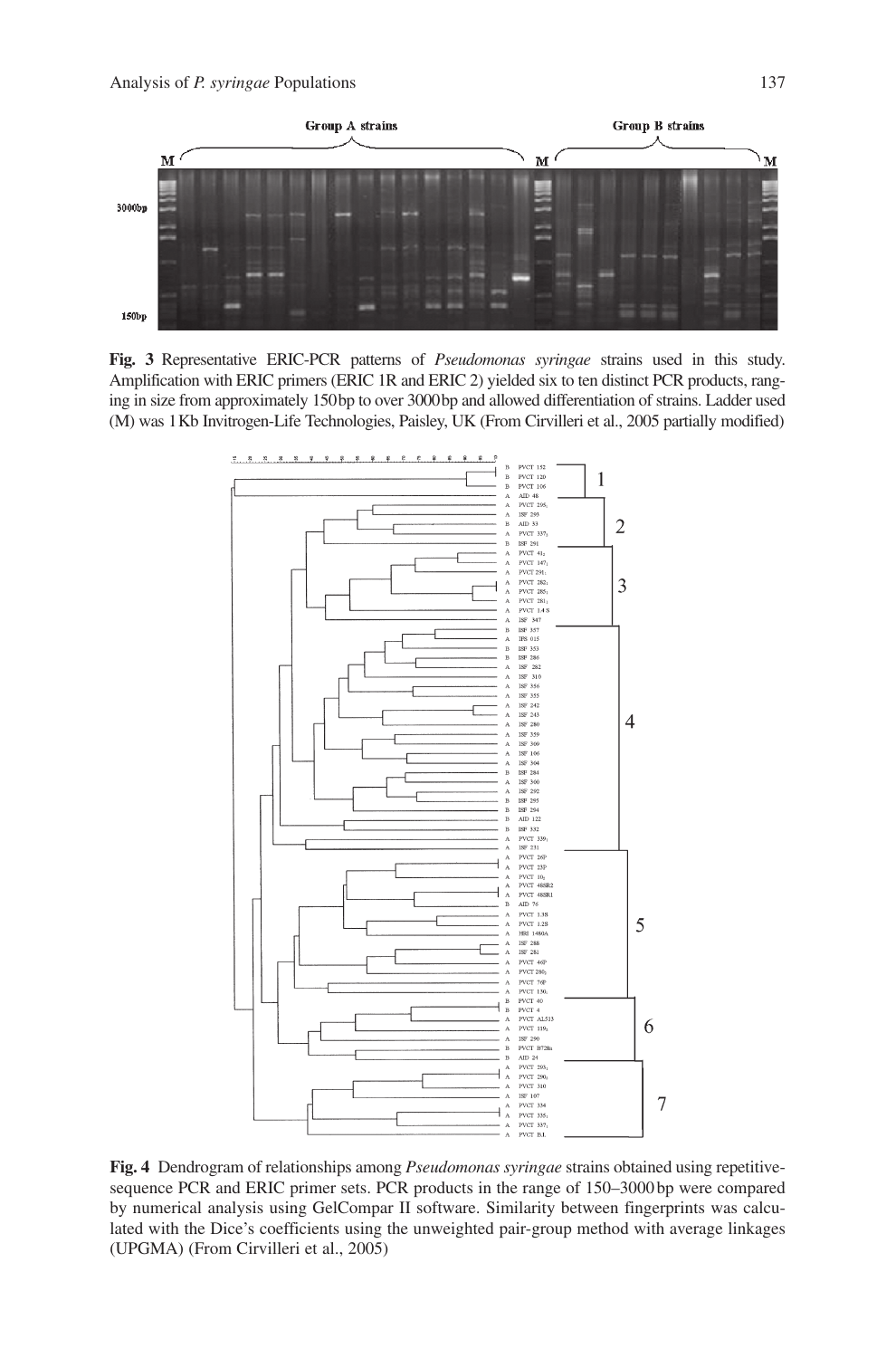fAFLP analysis generated 29–43 fragments sized within 1 bp upon amplification with *Mse*I/*Eco*RI primer set. fAFLP analysis allowed to distinguish between groups of strains isolated from different hosts and between strains isolated from the same host. Eight distinct fAFLP clusters were identified on the basis of host origin (Fig. 5).



**Fig. 5** Dendrogram of *Pseudomonas syringae* strains analysed by fluorecent AFLP. Profiles in the range of 100–700 bp were compared by numerical analysis using Phylip 3.6 software. Similarity between fingerprints was calculated with unweighted pair-group method with average linkages (UPGMA) and the robustness of the tree was assessed by bootstrap analysis (1000 repeated samplings)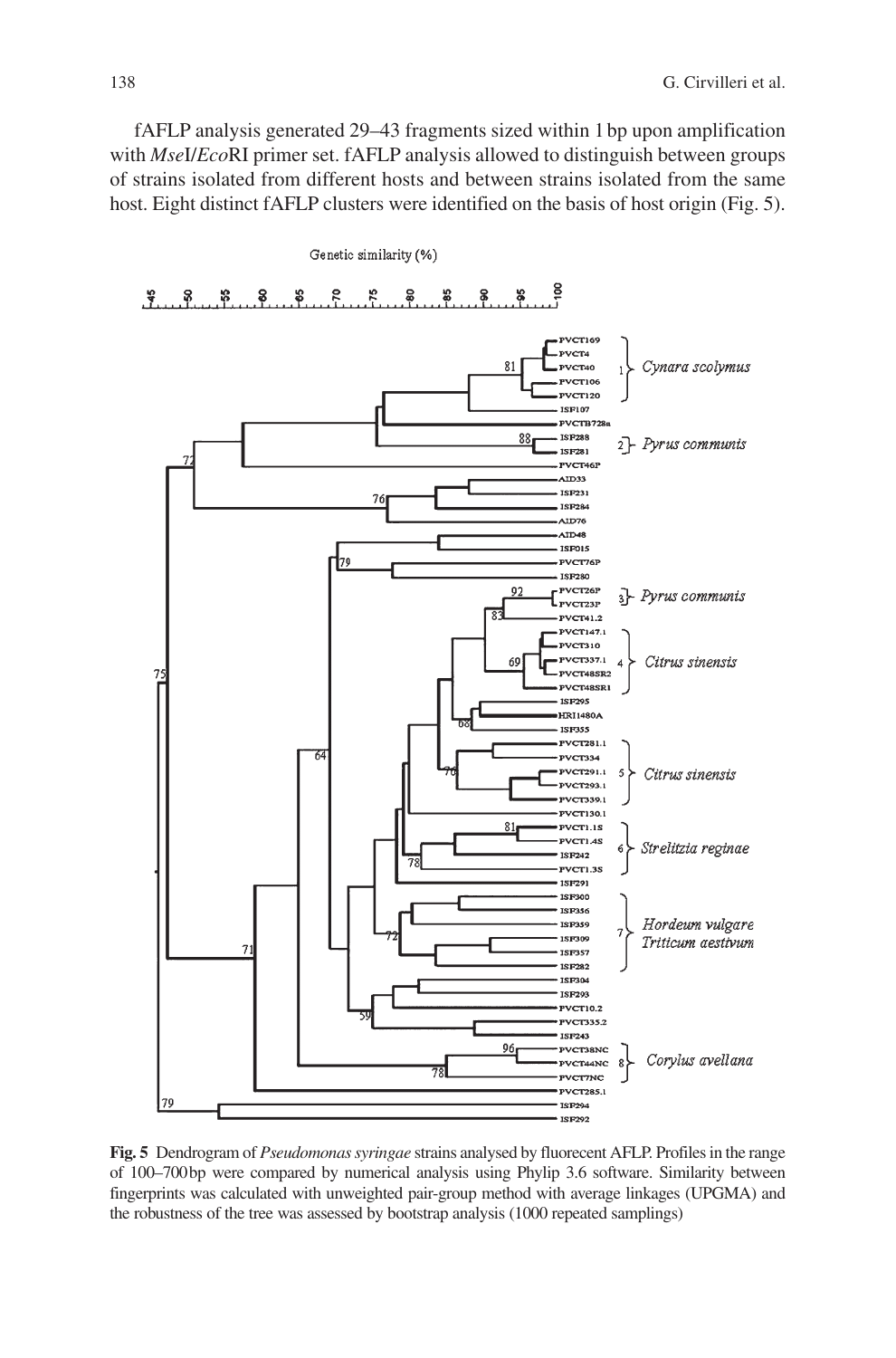|                   |                 |     |     | Fragments $(bp)^a$ |           |           |        |     |     |
|-------------------|-----------------|-----|-----|--------------------|-----------|-----------|--------|-----|-----|
| Host              | <b>Strains</b>  | 113 | 217 | 242                | 246       | 317       | 415    | 555 | 583 |
| Cynara            | PVCT4,          |     |     | $+$                |           |           | $^{+}$ | $+$ |     |
| scolymus          | PVCT40,         |     |     |                    |           |           |        |     |     |
|                   | <b>PVCT106,</b> |     |     |                    |           |           |        |     |     |
|                   | PVCT120,        |     |     |                    |           |           |        |     |     |
|                   | PVCT169         |     |     |                    |           |           |        |     |     |
| Corylus           | PVCT7NC,        |     |     | $^{+}$             |           |           |        |     |     |
| avellana          | PVCT38NC,       |     |     |                    |           |           |        |     |     |
|                   | PVCT44NC        |     |     |                    |           |           |        |     |     |
| <i>Strelitzia</i> | PVCT1.1S,       |     |     | $^{+}$             |           | $\ddot{}$ |        |     |     |
| reginae           | PVCT1.3S,       |     |     |                    |           |           |        |     |     |
|                   | PVCT1.4S        |     |     |                    |           |           |        |     |     |
| Citrus            | PVCT10.2,       |     | $+$ | $\ddot{}$          |           |           |        |     |     |
| sinensis          | PVCT 337,       |     |     |                    |           |           |        |     |     |
|                   | PVCT48SR1,      |     |     |                    |           |           |        |     |     |
|                   | PVCT48SR2       |     |     |                    |           |           |        |     |     |
| Hordeum           | ISF356,         | $+$ |     | $^{+}$             |           |           |        |     |     |
| vulgare           | ISF357,         |     |     |                    |           |           |        |     |     |
|                   | ISF359          |     |     |                    |           |           |        |     |     |
| Fragaria x        | AID 33,         |     |     | $\ddot{}$          | $\ddot{}$ |           |        |     |     |
| ananassa          | AID 76          |     |     |                    |           |           |        |     |     |

**Table 6** fAFLPs characteristic fragments in selected *Pseudomonas syringae* strains

a The presence or absence of differential fragments is indicated: +, a fragment characteristically present in fAFLP profiles of that strain; −, characteristic absence of fAFLP fragment from that profiles

The eight clusters included strains belonging to either the antagonistic groups A or B. Bootstrap values depicted the robustness of the dendrogram and almost all nodes showed moderate consistency in clustering.

Analysis of electropherograms showed that fifteen fragments were shared by most of strains and a 242 bp fragment was common to 90% of strains (Table 6). Strains isolated from *Cynara scolymus* showed two specific fragments of 415 and 555 bp, strains isolated from *Corylus avellana* showed a specific fragment of 583 bp, strains isolated from *Strelitzia reginae* showed a specific fragment of 317 bp and some strains isolated from *Citrus* spp. (PVCT 10.2, PVCT 337<sub>1</sub>, PVCT 48SR<sub>1</sub> and PVCT 48SR<sub>2</sub>) showed a specific fragment of 217 bp. In addition, three strains isolated from *Hordeum vulgare* (ISF356, ISF357, ISF359) and two from *Fragaria x ananassa* (AID33, AID76) showed specific fragments of 113 and 246 bp, respectively.

## **4 Discussion**

*Pseudomonas syringae* strains and the relative culture filtrates evaluated in this study showed an antagonistic activity *in vitro* towards a variety of microorganisms. Strains showing a broader *in vitro* activity and those with reduced antagonistic activity were placed in the group A and group B, respectively.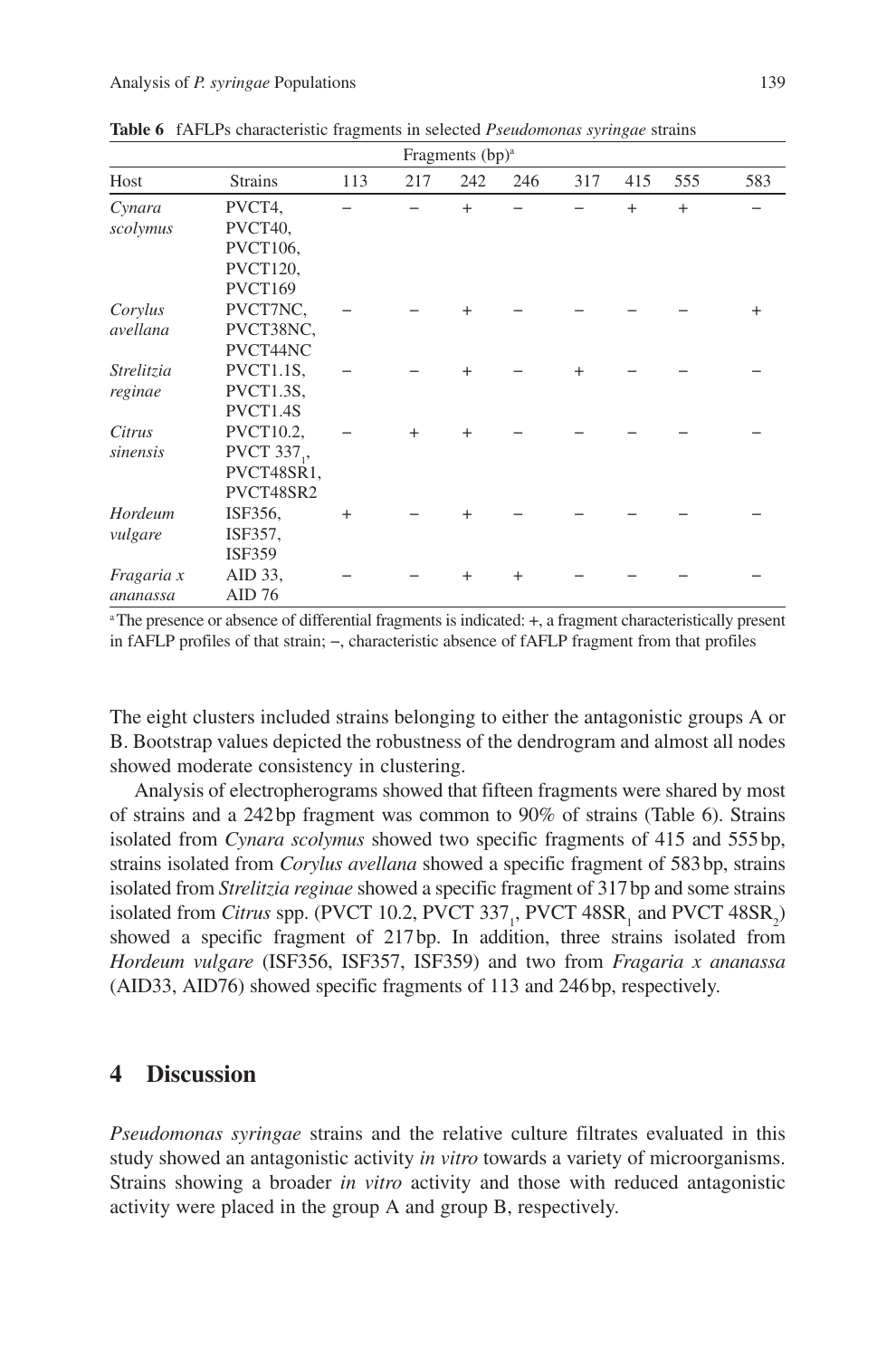Screening tests useful for minimizing the risk of introducing noxious organisms into the environment should be an important part of any effort to develop biological control antagonists and this is particularly true with pseudomonads which contain plant pathogens. Like other plant pathogenic pseudomonads, *P. syringae* strains isolated from lesions are virulent on either on the original host or occasionally on other non-host plants (Schaad et al., 2001).

In the present study, some *P. syringae* strains isolated from *Citrus* spp., *Pyrus communis*, *Strelitzia reginae* and belonging to antagonist group A produced necrotic lesions of different size on lemon, orange and mandarin fruits but not on apple and grape ones. On the contrary, strains isolated from *Prunus amygdali*, *P. armeniaca*, *Corylus avellana*, *Fragaria* x *ananassa*, *Phaseolus vulgaris* and *Cynara scolimus* (antagonistic groups A and B) did not produce any lesions on all fruits tested.

The consequences of necrotic lesions caused by antagonistic *P. syringae* strains evaluated in this study on the quality of the fruit might be of minor importance under commercial conditions. Moreover, the relative large and fresh wounds employed in laboratory may not simulate many of those inflicted during typical harvest and subsequent handling.

As observed in previous studies (Smilanick et al., 1996), the ability of antagonistic *P. syringae* strains ESC-10 to control postharvest green mold was not associated with virulence to citrus fruits when  $10^6$ – $10^7$  CFU ml<sup>-1</sup> was used whereas  $10^8$  CFU ml<sup>-1</sup> caused small necrotic lesions on lime fruits. In the same studies, *P. syringae* strain 485–10 able to control green mould better that ESC-10 (Smilanick et al., 1996), caused cosmetically unacceptable black pit symptoms on fruit and blast symptoms on shoots and foliage. Light brown and dark brown lesions have been also reported as reactions associated, respectively, with virulent and non virulent *P. syringae* strains (Burkowicz and Rudolph, 1994), and dark brown reactions were supposed to represent a more vigorous plant defence reaction involving oxidation of phenolic compounds.

In this study we showed the ability of some *P. syringae* strains to completely or strongly control green and blue mould and this was not associated with significant alteration of citrus and apple fruits. One strain of group  $A$  (PVCT  $119_2$ ) and two strains of group B (ISF284 and ISF294), that did not induce symptoms on artificially inoculated citrus and apple fruits, totally inhibited *P. digitatum* and *P. expansum* on lemon and apple fruits even if high inoculum doses were used (10<sup>9</sup> CFU ml<sup>-1</sup>) in both tests. Moreover, several strains belonging to group A controlled green and blue mould significantly better than PVCT  $119<sub>2</sub>$ , but produced large lesions (5–12 mm) on citrus fruits, thus precluding their potential use as biological control agents.

Strains of *P. syringae* groups A and B were effective to a different extent in reducing the incidence and severity of disease on lemon, orange, mandarin and apple fruits artificially inoculated with *P. digitatum*, *P. expansum* and *B. cinerea*. However, the antagonistic action of the A and B strains appeared different. Thus, strains of group A showed antagonistic activity against the above pathogens either *in vitro* and *in vivo*, whereas strains of group B were active only in *in vivo* assays. Two strains of group B showed interesting prerequisite for use as biocontrol agents towards *P. digitatum* and *P. expansum* on orange and apple fruits, respectively.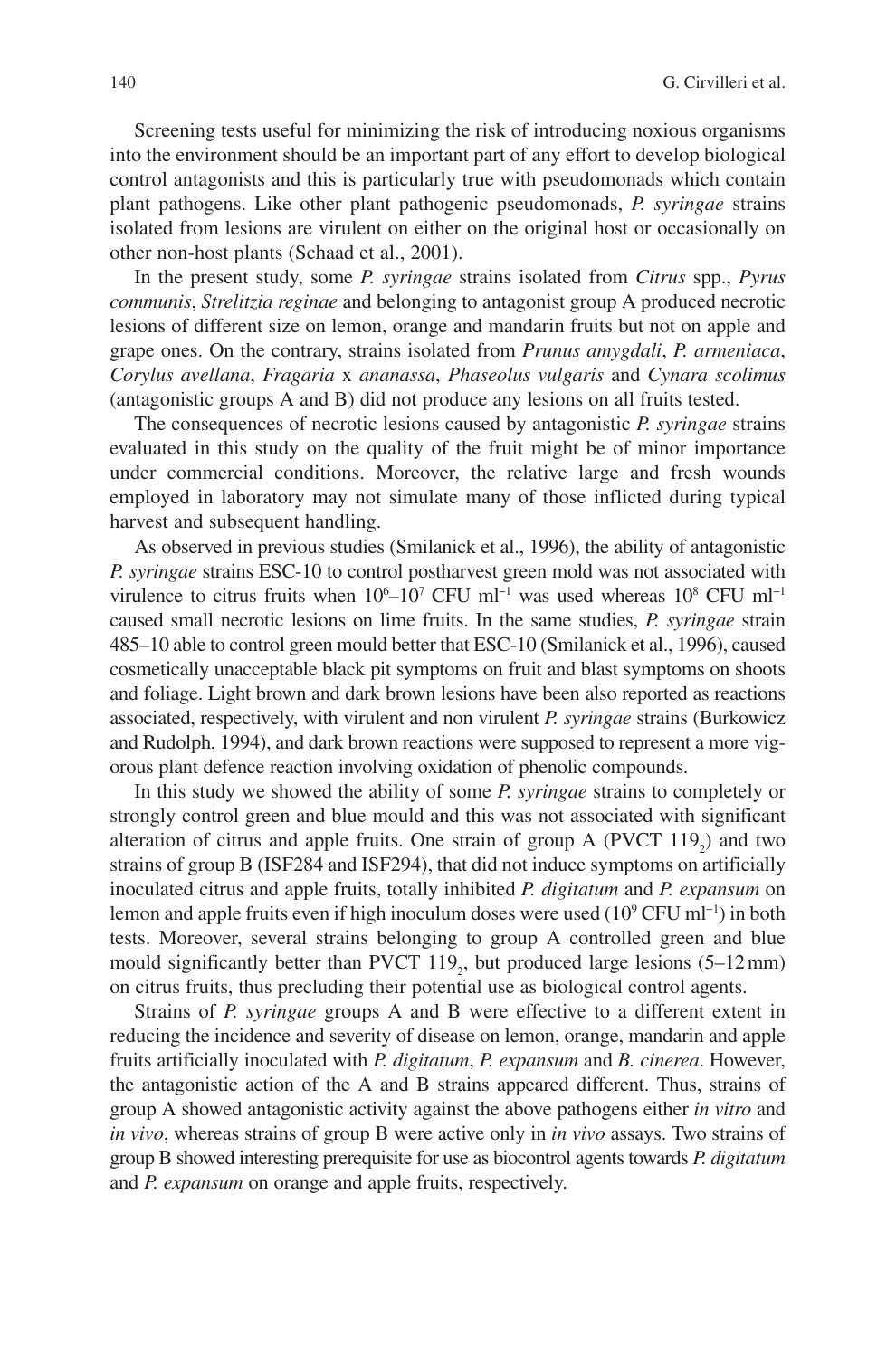The mechanism of biocontrol ability of *P. syringae* strains ESC-10 and ESC-11 has been proposed to be due to competition for sites and nutrients in wounds since their application to wounds before or shortly after the introduction of the pathogen (Smilanick and Denis-Arrue, 1992; Smilanick et al., 1999), and large and metabolically active populations are required for optimum efficacy (Bull et al., 1997; Janisiewicz and Marchi, 1992). Bull et al. (1998) also found that ESC-10 and ESC-11 produced syringomycin E in culture at quantities sufficient to inhibit growth of *P. digitatum in vitro*, and that purified syringomycin E controlled green mold of lemons to levels similar to application of the producing strains but since syringomycin E or other antibiotics have not been detected in fruits treated with ESC-10 and ESC-11 it may not be important in the biocontrol activity. Thus the role of syringomycin E as well as of other LDPs produced *in vitro* by the majority of *P. syringae* strains is still uncertain and remain to be clarified. *P. syringae* strains are also able to produce enzymes such as chitinases and glucanases which degrade fungal cell walls, and recently Fogliano et al. (2002) demonstrated that LDPs and cell-wall degrading enzymes can act synergistically in the biocontrol of different pathogens. Two *P. syringae* strains, HRI 1480A and PVCT 46P, isolated respectively from pea and pear and with the behaviour of the strains belonging to group A, were able to control *P. expansum* on apple fruits also at 10<sup>7</sup> and 10<sup>6</sup> CFU ml<sup>-1</sup> (Vinale et al., 2005) and showed considerable level of glucanase and chitinase activity They were not able to produce LDPs antibiotics and this suggest that ability to produce LDPs *in vitro* is not related to biocontrol activity of these strains.

The genetic characterization of *P. syringae* by ERIC-PCR and fAFLP pointed out an high variability among strains from the same host plant, as well as among strains within the same antagonistic group or with similar pathogenic feature. This variability was in agreement with other investigations performed on the same strains using BOX analysis (Scortichini et al., 2003), or on other strains of *P. syringae* using ERIC (Little et al., 1998) or AFLP analysis (Clerc et al., 1998; Manceau and Brin, 2003). The latter analyses revealed that there was no strict correlation between the ERIC-PCR and fAFLP profiles and the host of origin. Clusters of *P. syringae* strains defined with ERIC-PCR, with antagonistic groups and pathogenicity, were partially revealed with fAFLP clustering.

fAFLP fingerprints seems useful for tracking the biocontrol agents in the environment. Such a capability would be very important to verify the presence of the biocontrol agent in the long-term period under commercial conditions. Moreover, strain-specific discriminative amplicons, typically detected in strains isolated from the same host, may be useful for rapid identification of biocontrol agents strains and for epidemiological studies.

Although our tests showed that some strains are effective biological control agents under laboratory conditions, full-scale commercial evaluation is needed to demonstrate the possible value of these agents to the citrus and apple industry. Further testing is needed under commercial conditions, including assessment of biological control efficacy, population dynamics of these antagonists on fruit and observation of the quality of treated fruit.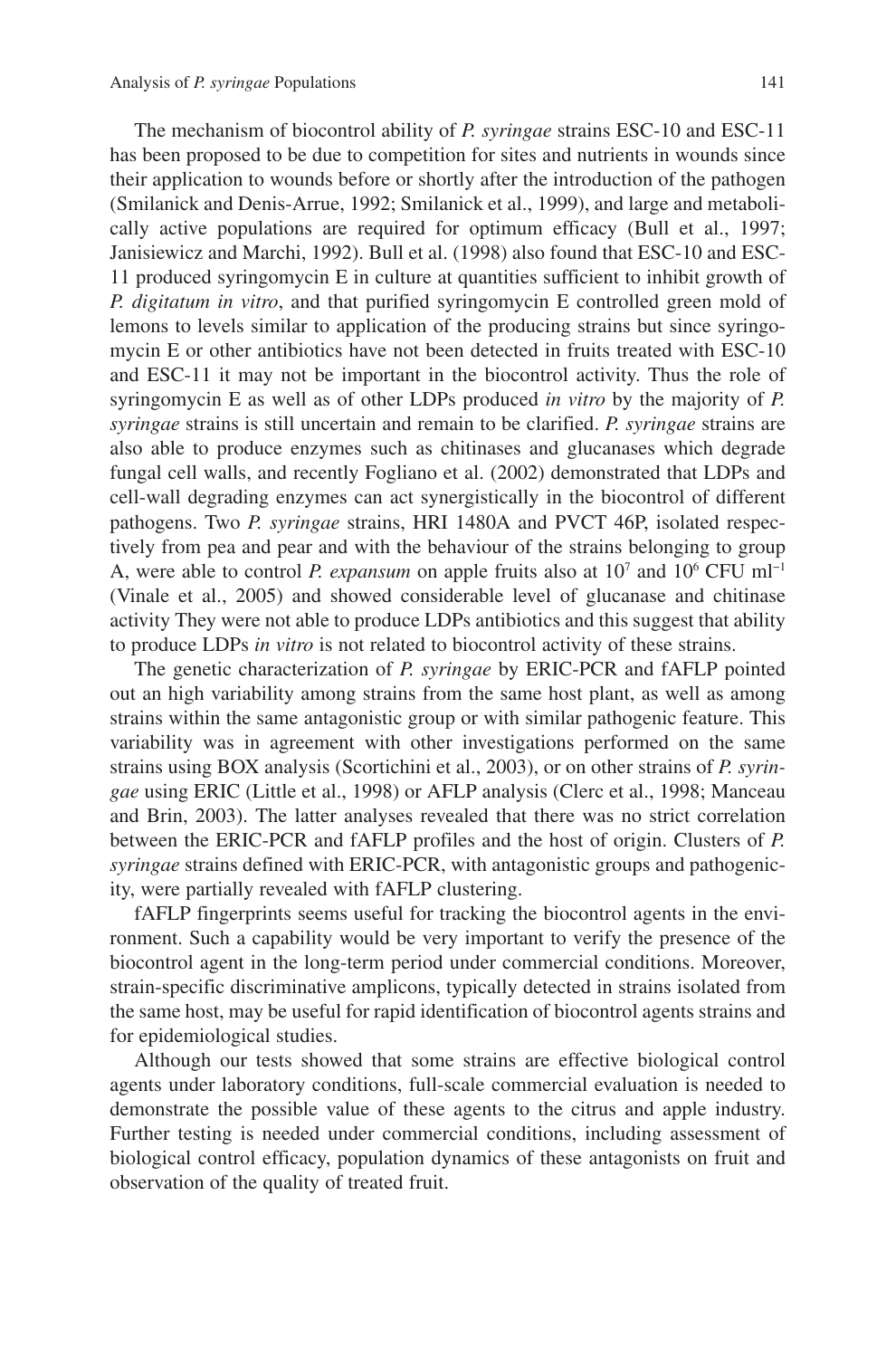**Acknowledgements** This work was supported by PRIN 2002 prot. 2002075322 "*Pseudomonas syringae* in lotta biologica: meccanismi d'azione e valutazione del rischio". We thank "Parco Scientifico e Tecnologico della Sicilia" for providing us with CEQ 8000 Beckman & Coulter automated DNA sequencer.

## **References**

- Bender C.L., Alarcon-Chaidez F., and Gross D.C., 1999. *Pseudomonas syringae* phytotoxins: mode of action, regulation and biosynthesis by peptide and polyketide synthetases. *Microbiol. Mol. Biol. Rev*. **63**:266–292.
- Bull C.T., Stack J.P., and Smilanick J.L., 1997. *Pseudomonas syringae* strains ESC-10 and ESC-11 survive in wounds on citrus and control green and blue molds of citrus. *Biol. Control* **8**:81–88.
- Bull C.T., Wadsworth M.L., Sorensen K.N., Takemoto J.Y., Austin R.K., and Smilanick J.L., 1998. Syringomyvcin E produced by biological control agents controls green mold on lemons. *Biol. Control* **12**:89–95.
- Burkowicz A. and Rudolph K., 1994. Evaluation of pathogenicity and of cultural and biochemical tests for identification of *Pseudomonas syringae* pathovars *syringae, morsprunorum* and *persicae* from fruit trees. *J. Phytopathol*. **141**:59–76.
- Campisano A., Di Silvestro S., Coco V., and Cirvilleri G., 2001. Influence of culture media on enzymatic activity of interesting yeasts in post-harvest pest management. *J. Plant Pathol*. **83**:232.
- Cirvilleri G., Bella P., and Catara V., 2000. Biocontrol activity in plant pathogenic *Pseudomonas* species. Proceedings of the 5th Congress of the European Foundation of Plant pathology, Taormina, pp. 534–538.
- Cirvilleri G., Bonaccorsi A., Scuderi G., and Scortichini M., 2005. Potential biological control activity and genetic diversity of *Pseudomonas syringae* pv. *syringae* strains. *J. Phytopathol*. **153**:654–666.
- Cirvilleri G., Scuderi G., Bonaccorsi A., and Scortichini M., 2006. Molecular characterization of *Pseudomonas syringae* pv. *syringae* strains from different host plants using fluorescent amplified fragment length polymorphism. *J. Plant Pathol*. **88**:327–331.
- Clerc A., Manceau C., and Nesme X., 1998. Comparison of randomly amplified polymorphic DNA with amplified fragment length polymorphism to assess genetic diversity and genetic relatedness within genospecies III of *Pseudomonas syringae. Appl. Environ. Microbiol*. **64**:1180–1187.
- Conway W.S., Janisiewicz W.J., Klein J.D., and Sams C.E., 1999. Strategy for combining heat treatment, calcium infiltration, and biological control to reduce postharvest decay of Gala apples. *HortScience* **34**:700–704.
- Dice L.R., 1945. Measures of the amount of ecologic association between species. *Ecology* **26**:297–302.
- Eckert J.W. and Ogawa J.M., 1988. The chemical control of postharvest diseases: deciduous fruits, berries, vegetables and root/tuber crops. *Annu. Rev. Phytopathol*. **26**:433–469.
- Felsenstein J., 2004. PHYLIP (Phylogeny Inference Package) Version 3.6 Distributed by the Author. Department of Genome Sciences, University of Washington, Seattle, WA.
- Fogliano V., Ballio A., Gallo M., Woo S., Scala F., and Lorito M., 2002. *Pseudomonas* Lipodepsipeptides and fungal cell wall-degrading enzymes act synergically in biological control. *Mol. Plant Microbe Interact*. **15**:323–333.
- Grothues D. and Rudolph K., 1991 Macrorestriction analysis of plant pathogenic *Pseudomonas* species and pathovars. *FEMS Microbiol*. **79**:83–88.
- Janisiewicz W. and Bors B., 1995. Development of a microbial community of bacterial and yeast antagonists to control wound-invading postharvest pathogens of fruits. *Appl. Envir. Microbiol*. **61**:3261–3267.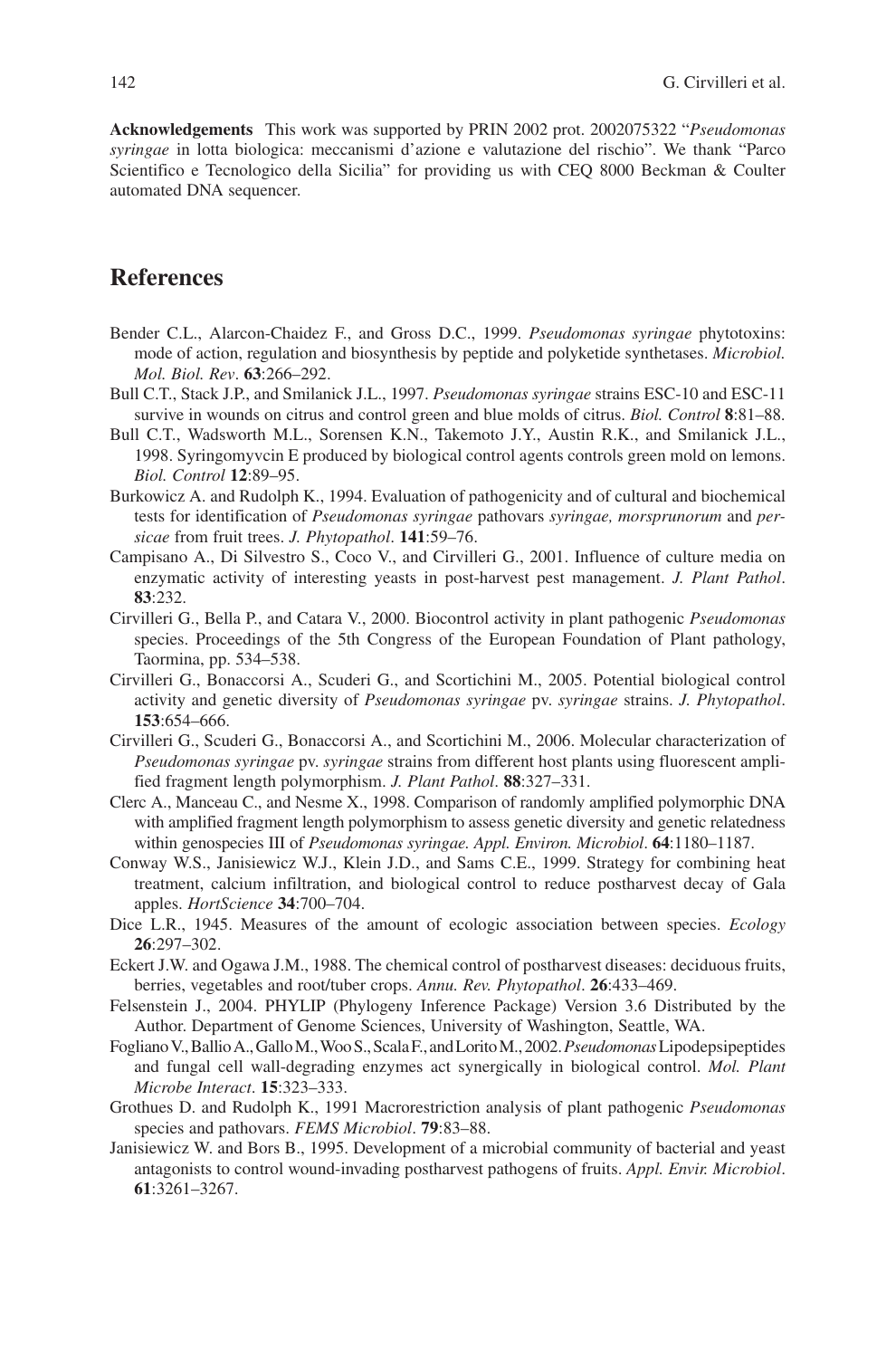- Janisiewicz W., Conway W.S., and Leverentz B., 1999. Biological control of postharvest decays of apples can prevent growth of *Escherichia coli* 0157:H7 in apple wounds. *J. Food Prot*. **62**:1372–1375.
- Janisiewicz W. and Korsten L., 2002. Biological control of postharvest diseases of fruits. *Annu. Rev. Plant Pathol*. **40**:411–441.
- Janisiewicz W.J., 1988. Biological control of diseases of fruits. In: Mukerji K.G. and Garg K.L. (eds), Biocontrol of Plant Diseases, Vol. 2, CRC, Boca Raton, FL, pp. 153–165.
- Janisiewicz W.J. and Jeffers S.N., 1997. Efficacy of commercial formulation of two biofungicides for control of blue mold and gray mold of apples in cold storage. *Crop Prot*. **16**:629–633.
- Janisiewicz W.J. and Marchi A., 1992. Control of storage rots on various pear cultivars with a saprophytic strain of *Pseudomonas syringae. Plant Dis*. **76**:555–560.
- Janisiewicz W.J. and Roitman J., 1988. Biological control of blue-mold and gray-mold on apple and pear with *Pseudomonas cepacia. Phytopathology*. **78:**1697–1700.
- Lavermicocca P., Iacobellis N.S., Simmaco M., and Graniti A., 1997. Biological properties and spectrum of activity of *Pseudomonas syringae* pv. *syringae* toxins. *Physiol. Mol. Plant Pathol*. **50**:29–140.
- Little E.L., Bostock R.M., and Kirkpatrick B.C., 1998. Genetic characterization of *Pseudomonas syringae* pv. *syringae* strains from stone fruits in California. *Appl. Environ. Microbiol*. **64**:3818–3823.
- Madesen A.M. and de Neergard E., 1999. Interaction between the mycoparrasite *Pythium oligandrum* and sclerotia of the plant pathogen *Sclerotinai sclerotiorum. Eur. J. Plant Pathol*. **105**:761–768.
- Manceau C. and Brin C., 2003. Pathovars of *Pseudomonas syringae* are structured in genetic populations allowing the selection of specific markers for their detection in plant samples. In: Iacobellis N.S., Collmer A., Hutcheson S.W. et al. (eds), *Pseudomonas syringae* and Related Pathogens, Kluwer, Dordrecht, The Netherlands, pp. 503–512.
- Meziane H., Gavriel S., Ismailov Z., Chet I., Chenin L., and Hofte M., 2006. Control of green and blue mould on orange fruit by *Serratia plymutyca* strains IC14 and IC1270 and putative modes of action. *Postharvest Biol. Technol*. **8**:191–198.
- Nielsen P. and Sorensen J., 1997. Multi-target and medium-independent fungal antagonism by hydrolytic enzymes in *Paenibacillus polymyxa* and *Bacillus pumilus* strains from barley rhizosphere. *FEMS Microbiol. Ecol*. **22**:183–192.
- Northover J. and Zhou T. 2002. Control of rhizopus rot of peaches with postharvest treatments of tebuconazole, fludioxonil, and *Pseudomonas syringae. Can. J. Plant Pathol*. **24**:144–153.
- Nunes C., Usall J., Teixido N., and Viñas I., 2001. Biological control of postharvest pear diseases using a bacterium, *Pantoea agglomerans* CPA-2. *Int. J. Food Microbiol*. **70**:53–61.
- Nunes C., Usall J., Teixido N., Fons E., and Viñas I., 2002. Post-harvest biological control by *Pantoea agglomerans* (CPA-2) on Golden Delicious apples. *J. Appl. Microbiol*. **92**:247–255.
- Obagwu J. and Korsten L., 2003. Integrated control of citrus green and blue molds using *Bacillus subtilis* in combination with sodium bicarbonate or hot water. *Postharvest Biol. Technol*. **28**:187–194.
- Schaad N.W., Jones J.B., and Chun W., 2001. *Pseudomonas*. In: Laboratory Guide for Identification of Plant Pathogenic Bacteria, APS, St. Paul, MN, pp. 84–120.
- Scholz B.K., Jakobek J.L., and Lindgren P.B., 1994. Restriction fragment length polymorphism evidence for genetic homology within a pathovar of *Pseudomonas syringae. Appl. Environ. Microbiol*. **60**:1093–1100.
- Scortichini M., Marchesi U., Rossi M.P., and Di Prospero P., 2001. Bacteria associated with hazelnut (*Corylus avellana* L.) decline are of two groups: *Pseudomonas avellanae* and strains resembling *P. syringae pv. syringae. Appl. Environ. Microbiol*. **68**:476–484.
- Scortichini M., Marchesi U., Dettori M.T., and Rossi M.P., 2003. Genetic diversity, presence of the syrB gene, host preference and virulence of *Pseudomonas syringae* pv. *syringae* strains from woody and herbaceous host plants. *Plant Pathol*. **52**:277–286.
- Smilanick J.L. and Denis-Arrue R., 1992. Control of green mold of lemon with *Pseudomonas* species. *Plant Dis*. **76**:481–485.